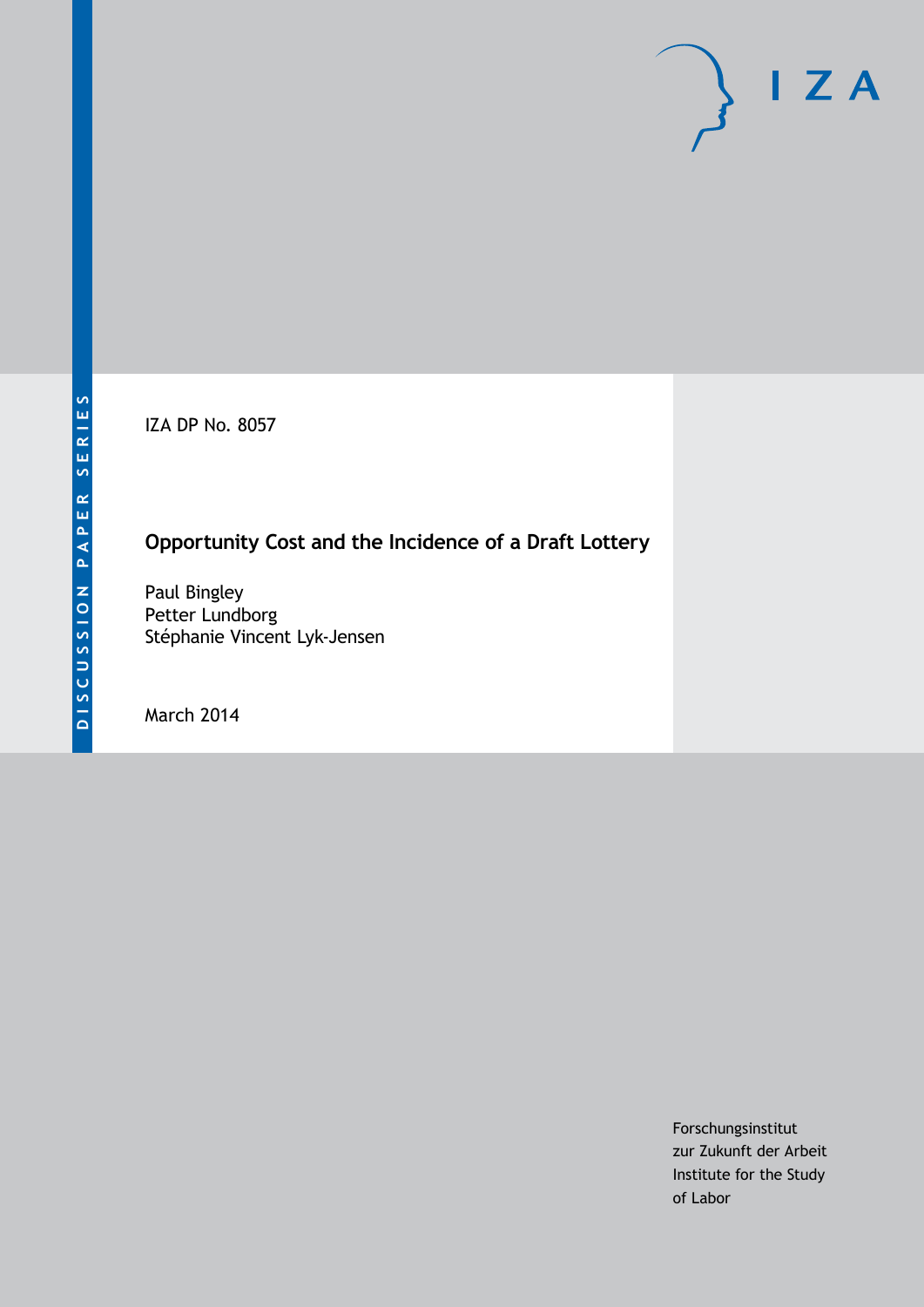# **Opportunity Cost and the Incidence of a Draft Lottery**

### **Paul Bingley**

*Danish National Centre for Social Research - SFI*

## **Petter Lundborg**

*Lund University and IZA*

### **Stéphanie Vincent Lyk-Jensen**

*Danish National Centre for Social Research - SFI*

Discussion Paper No. 8057 March 2014

IZA

P.O. Box 7240 53072 Bonn **Germany** 

Phone: +49-228-3894-0 Fax: +49-228-3894-180 E-mail: [iza@iza.org](mailto:iza@iza.org)

Any opinions expressed here are those of the author(s) and not those of IZA. Research published in this series may include views on policy, but the institute itself takes no institutional policy positions. The IZA research network is committed to the IZA Guiding Principles of Research Integrity.

The Institute for the Study of Labor (IZA) in Bonn is a local and virtual international research center and a place of communication between science, politics and business. IZA is an independent nonprofit organization supported by Deutsche Post Foundation. The center is associated with the University of Bonn and offers a stimulating research environment through its international network, workshops and conferences, data service, project support, research visits and doctoral program. IZA engages in (i) original and internationally competitive research in all fields of labor economics, (ii) development of policy concepts, and (iii) dissemination of research results and concepts to the interested public.

<span id="page-1-0"></span>IZA Discussion Papers often represent preliminary work and are circulated to encourage discussion. Citation of such a paper should account for its provisional character. A revised version may be available directly from the author.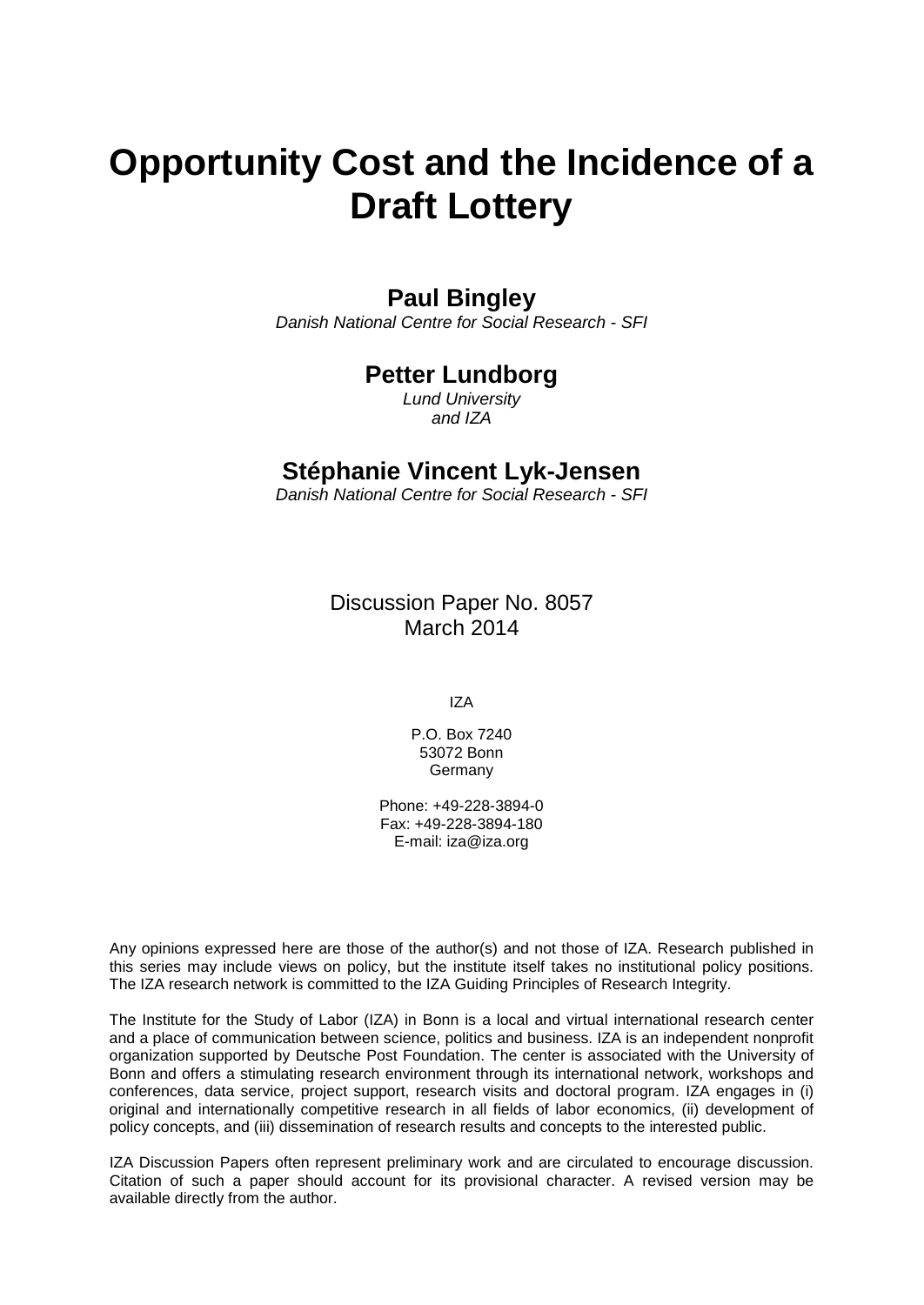IZA Discussion Paper No. 8057 March 2014

# **ABSTRACT**

# **Opportunity Cost and the Incidence of a Draft Lottery[\\*](#page-1-0)**

Military conscription implicitly taxes draftees. Those who would have volunteered at the market wage may be forced to serve for lower wages, and those with higher opportunity costs may be forced to serve regardless, yet little is known about the distribution of this burden. We exploit the Danish draft lottery to estimate the causal effect of military service on labor earnings of young men across the cognitive ability distribution. We find that high ability men who are induced to serve face a 7 percent earnings penalty, whereas low ability men face none. Educational career disruption is an important channel.

JEL Classification: J24, J31, J45

Keywords: conscription, military service, earnings, draft lottery

Corresponding author:

Petter Lundborg Department of Economics Lund University P.O. Box 7082 220 07 Lund Sweden E-mail: [petter.lundborg@nek.lu.se](mailto:petter.lundborg@nek.lu.se)

We thank the Danish Ministry of Defense for providing us with the draft data. Bingley is grateful for funding from the Danish Strategic Research Council (DSF-09-070295). All errors, omissions, and interpretations are our own.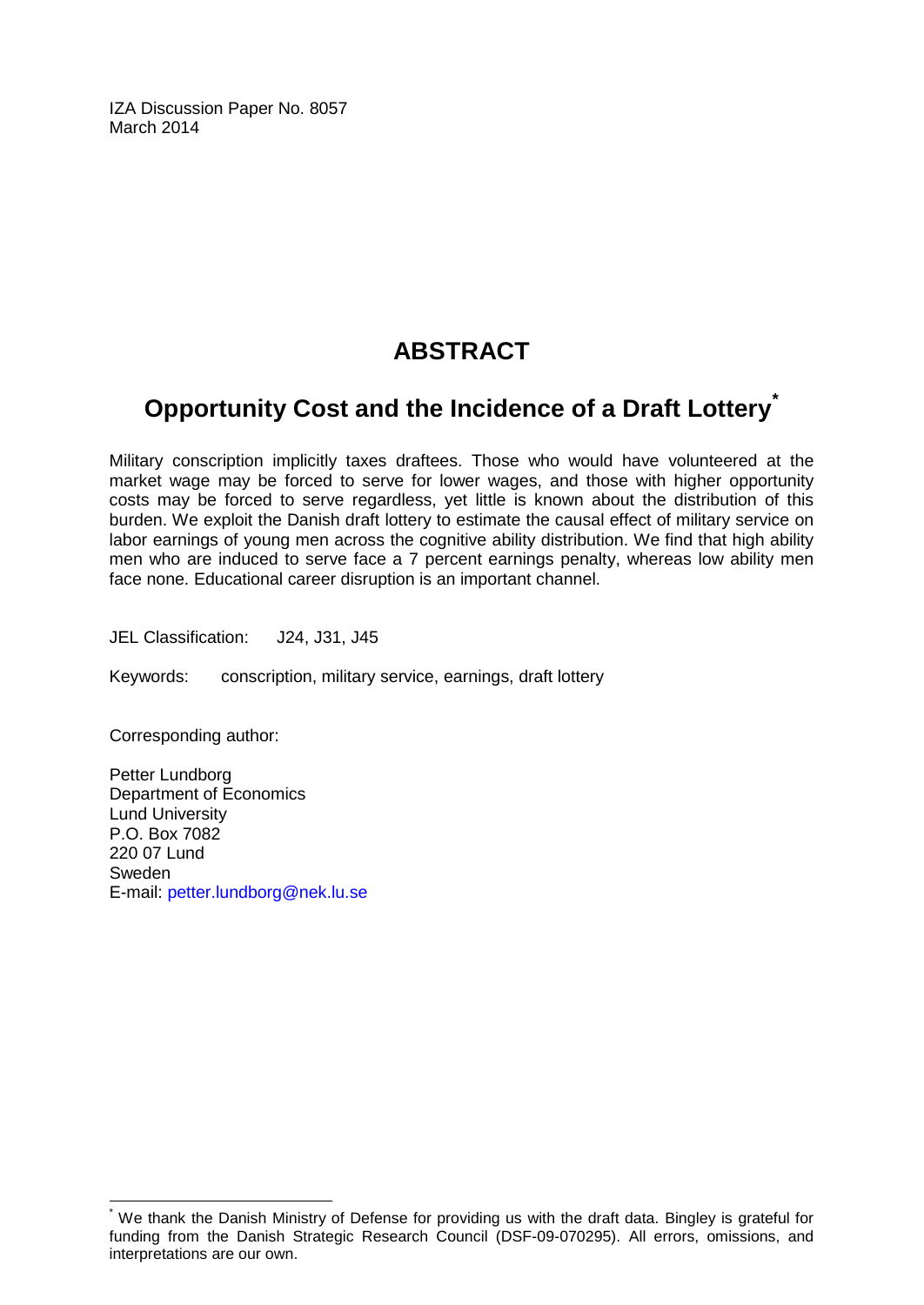# I Introduction

"When the author speaks of impressing  $\ldots$  by presenting to the mind one sailor only suffering a hardship  $\ldots$  he places against this private mischief the inconvenience to the trade of the kingdom. But if, as I suppose is often the case, the sailor who [is] pressed and obliged to serve for the defense of this trade at the rate of 25s. a month could  $\lceil \operatorname{earn} \rceil$  3l. 15s. in the merchant's service, you take from him 50s. a month." (Benjamin Franklin 1818).<sup>1</sup>

 $\mathcal I$  got a letter from the government the other day.  $\mathcal I$  I opened and read it, it said they were suckers. / They wanted me for their army or whatever. / Picture me giving a damn  $-I$  said never. /  $\left[ \ldots \right] / I$  wasn't with it but just that very minute it occurred to me: The suckers had authority." (Public Enemy 1989).<sup>2</sup>

The inequity of the military conscription tax has long been recognized. Franklin emphasized the income loss of impressed sailors by comparing earnings in the navy and merchant fleets. Those who would have volunteered at the market wage are paid lower conscription wages. In the Vietnam-era, economists made important contributions to the debate about the merits of military conscription versus an all-volunteer force.<sup>3</sup> A salient feature of a military draft is that those who serve but would not have volunteered are paid a military

<sup>1</sup>Remarks written by Benjamin Franklin, with a pencil on the margin of a report by Judge Foster containing the judge's arguments in favor of the right of impressing seamen. Published posthumously in, Benjamin Franklin and William Temple Franklin "Memoirs of the Life and Writings of Benjamin Franklin" Volume 3, page 169.

<sup>2</sup>Lyrics from a rap song describing reluctance to join the army when drafted. From Public Enemy (1989) Black Steel in the Hour of Chaos, from the Album It Takes a Nation of Millions to Hold Us Back. Def Jam Records. Track 12, verse 1.

<sup>3</sup>Altman and Fletcher (1967), Altman and Barro (1971), Hansen and Weisbrod (1967) and especially  $\mathrm{O}i$  (1967) were influential in hearings of the Gates (1970) report that eventually led to the end of the draft in the US. Warner and Asch (2001) is an excellent overview. Recently, a number of countries, such as Sweden, France, and Germany have decided to abolish mandatory conscription. In November 2012 a majority in the Danish Parliament came to an agreement about keeping the lottery but to adjust the number of conscripts from about 5,000 in 2012 to about 4,200. Despite public discussion about whether the lottery should be abolished the final government decision was to keep it but reduce the number of conscripts. Keeping the lottery allows the military to adjust the number of conscripts to offset countercyclical volunteering.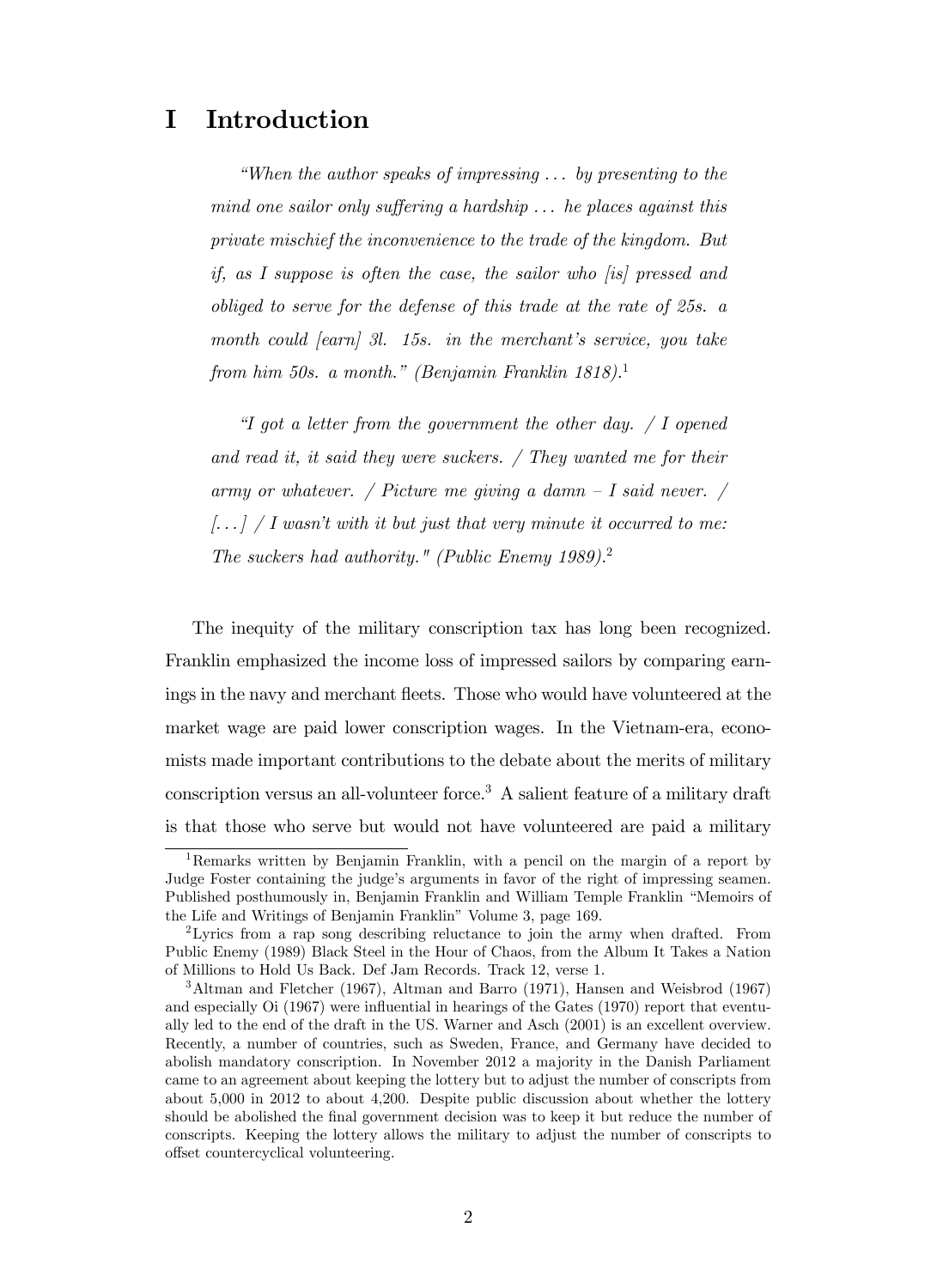wage below civilian opportunity cost. In this paper we measure an important part of the opportunity cost for draftees forced to serve  $-$  the distribution of subsequent earnings differences as civilians  $-$  and identify significant sources of heterogeneity. Our focus is on the subject of the second quote rather than the first.

Many males share the experience of military service. Galiani and coauthors (2011) show that mandatory military service exists in the majority of the world's countries and that the majority of those are not involved in any armed conflict. The training is often extensive and typically ranges from a couple of months to several years in some countries.<sup>4</sup>

Military service means an interruption in an important phase of the career of young males, where decisions about human capital investments and labor market entry are made. Albrecht and co-authors (1999) point out three reasons why such interruptions are important. First, labor market experience is lost and we know that wages tend to rise with experience. Second, anticipated interruptions may affect human capital investments and the choice of jobs. Third, time out of the civilian workforce may lead to human capital depreciation.

In this paper, we contribute to the literature on the labor market effects of military service in two ways. First, we provide new causal estimates of the effect of peace-time conscription on adult earnings. The Danish context provides us with an excellent opportunity to provide such estimates. Upon turning 18 years, it is mandatory for all Danish men to participate in the "Armed Forces" Day", where they are subject to a variety of tests and examinations. Part of each cohort is then randomly assigned to serve. We exploit this random assignment to estimate the causal effect of peace-time conscription on labor earnings.

Second, we exploit an attractive feature of the Danish system, where the random assignment to serve takes place *after* the enlistment tests have taken place. This means that we have information on pre-conscription factors, such

<sup>&</sup>lt;sup>4</sup>An overview of concription ages and length of military service across the world can be found in CIAís world fact book, see https://www.cia.gov/library/publications/theworldfactbook/Öelds/2024.html.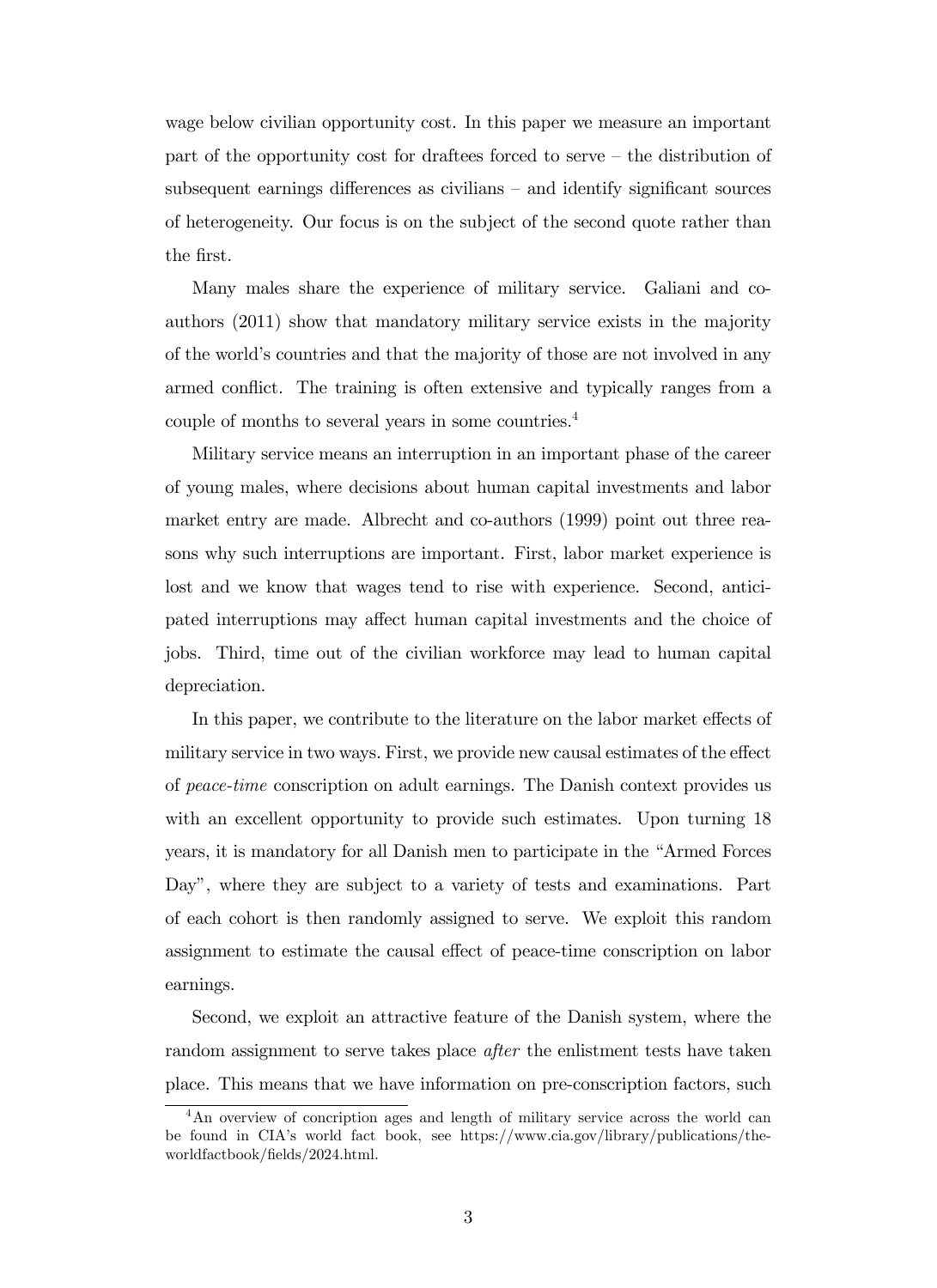as cognitive test scores and health indicators, from the enlistment tests. We can use this information to examine if the effect of conscription on earnings varies across the population. We conjecture that the opportunity cost of military service is greater for males with better labor market prospects. Using the data on cognitive test scores, we can test this by estimating the effect of conscription across the ability distribution.<sup>5</sup> In addition, we can investigate if conscription has offsetting beneficial effects for some men, as has been argued (Berger and Hirsch 1983; Magnum and Ball 1989). Serving in the army may for instance improve certain types of skills, such as discipline and team-work, that may especially benefit disadvantaged youth. We analyse if conscription has a beneficial effect for immigrants, men who grew up in out-of-home care, or in single-parent families.

We use unique data from the Danish military that includes full information on draft eligibility status, draft lottery outcome and military placement for the population of Danish men born between 1976 and 1983, in total 152,269. To this, we have linked longitudinal administrative register data on educational qualifications, labor market outcomes, health care usage, and criminal convictions. This data allows us to also investigate to what extent any earnings differences run through educational attainment, employment, health or criminal activity.

Our paper relates to the broader literature that evaluates the effect of military service on various outcomes. In addressing the methodological challenge that males who self-select into military service are different from other males, a series of papers have exploited draft lotteries where individuals were randomized into conscription (Angrist 1990; Angrist and Kreuger 1994; Angrist and Chen 2011; Angrist et al. 2011). The estimates from these studies reflect both the effect of career interruption and the negative impact of going to war. In line with this, a number of studies have found negative effect of serving during a war on health outcomes (Hearst et al. 1986; Bedard and Deschenes 2006; Dobkin and Shabani 2009; Angrist et al. 2010; Autor, Duggan, and Lyle

 $5$ Berney (1969) is an early study of the distribution of opportunity costs of the draft. The focus of the paper is on progressivity of the draft tax. Tabulating civilian mean earnings by schooling attainment shows the tax is progressive but weighting by probability of serving shows that high school graduates face most of the burden.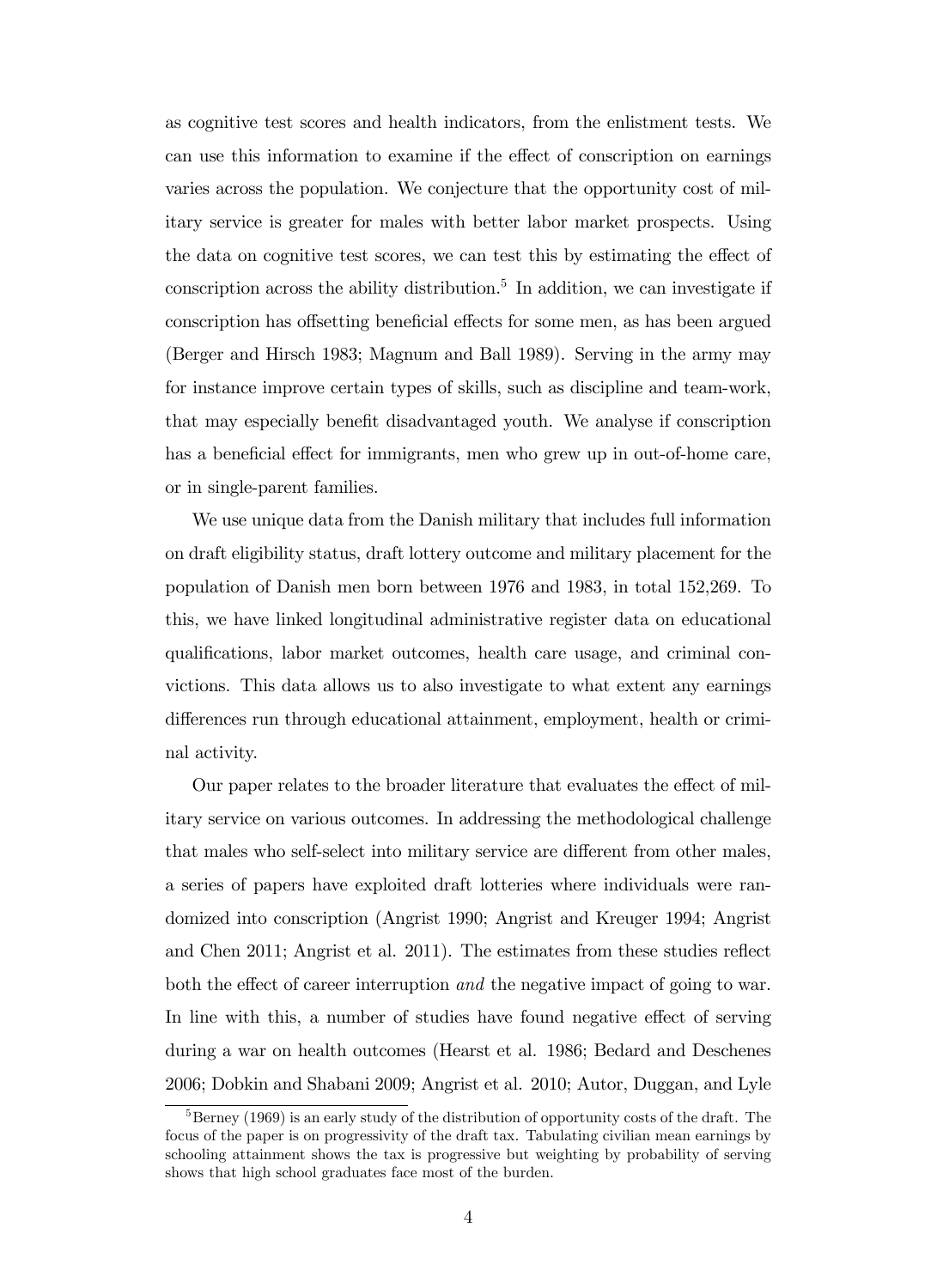2011).

Fewer studies have evaluated the effect of peace-time conscription. In this setting, lotteries have typically not been available and researchers have instead exploited alternative research designs to estimate the causal effect. Grenet et al. (2011) and Bauer et al. (2012) use a regression discontinuity design based on birth date cutoffs and find no effect of military service on earnings among British and German men. A *positive* effect among low-educated Portugese men was obtained by Card and Caruso (2012), who exploited information on pre-conscription earnings. In contrast, Imbens and van der Klauuw (1995) found a *negative* effect, exploiting policy-induced variation in enrollment rates across years in the Netherlands. The Öndings in this literature are as varied as the research designs and more evidence on the topic is clearly needed in order to understand the costs and benefits of conscription.<sup>6</sup>

Our results suggest a negative mean impact of military service on the earnings. On average, men conscripted and serving in the military who otherwise would not have volunteered earn about 2.5 percent less as young adults than they would if they had not served. This mean impact hides important heterogeneity. Allowing the effect to vary across the cognitive ability distribution, we find no effect among low-ability men but large effects for those with highability. At the top quartile of the ability distribution, we find that men who are assigned to serve earn 7 percent less compared to their peers who do not serve. The magnitude of this effect is similar to the effect of one additional year of schooling in Denmark.

We also show that part of the effect among high-ability males is likely to run through reduced educational attainment. Even at age 30, we find that men

 $6A$  related literature estimate the effect of conscription on other outcomes, such as educational outcomes and crime. Maurin and Xenogiani (2007) exploit the abolition of mandatory conscription in France and show that educational achievements fell after the abolition, as incentives to stay on in education for males weakened. Cipollone and Rosolia (2007) exploit an exemption from compulsory military service granted to a few cohorts of Italian men and show that the exemption increased boys' high-school graduation rates. Keller et al. (2010) use aggregate data from OECD countries and find that conscription is weakly associated with lower enrollment in higher education. Galiani et al.  $(2011)$  used the draft lottery in Argentina and found that conscription increased the risk of committing a crime. In contrast, Albæk et al.  $(2013)$ , in parallel work to ours, also use the Danish conscription lottery and show that military service can reduce crime among youth offenders. Their data only includes a cohort of males born in 1964 and who resided in the Eastern part of Denmark.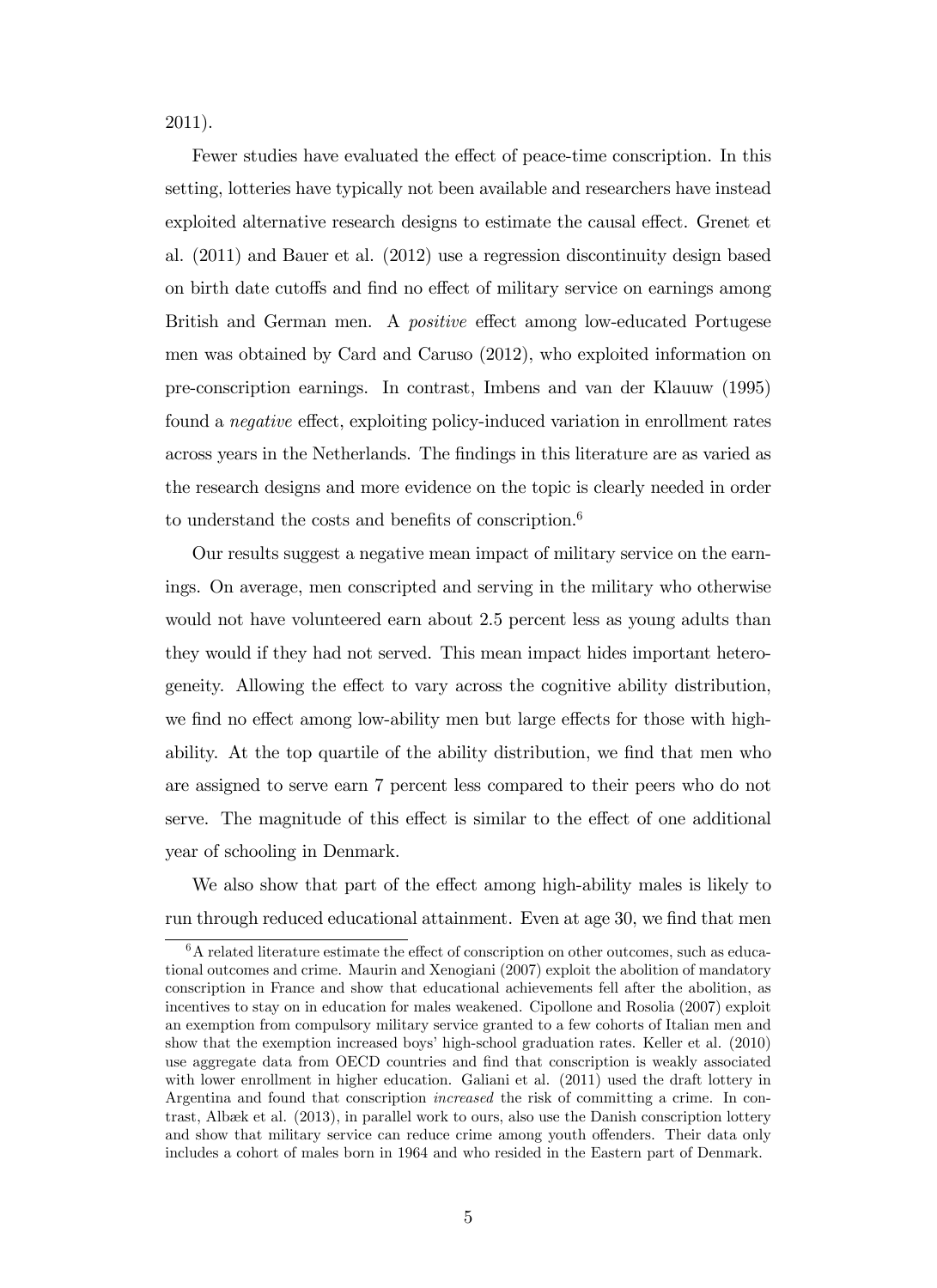assigned to serve have completed fewer years of schooling and are more likely to be enrolled in an ongoing education. In addition, we show that conscription reduces the risk of subsequent unemployment. We find no effect of conscription among potentially vulnerable subgroups: immigrants and those growing up in out-of-home care or lone parent households.

Our findings relate to the discussion about the merits of military conscription versus an all-volunteer force. The results suggest that conscription can lead to high costs, especially for high ability males. Such costs are not clearly revealed when focusing only on average effects. The paper proceeds as follows. In section II, we describe the institutional context in Denmark and the details of the conscription lottery. Section III explains the data we use and Section IV describes our empirical approach. In section V, we show the results and section VI concludes.

## II Military Conscription in Denmark

Denmark re-introduced conscription after the Second World War. The inducement of young males for military service is randomly determined through a lottery at the "Armed Forces Day" (AFD). Participation in the AFD is mandatory for all men upon turning 18 years old.<sup>7</sup> The AFD is organized into sessions and depending of their birth date young males are called to present themselves to draft-board examinations in one of Öve regional centre for examination.

Before participating in the AFD, all prospective draftees submit a health questionnaire that forms the basis of a health assessment; a military physician can, if necessary, seek additional medical information from public health records.<sup>8</sup> About 10 to 15 percent of a cohort is declared unfit for military service and therefore ineligible for the draft in advance by sending physician

<sup>7</sup>Since 2004 all women are also invited to participate but they do not take part in the lottery.

<sup>&</sup>lt;sup>8</sup>If the information in the health questionnaires implies that the person should be exempt from military service, the military will check the accuracy of the information from external sources, such as doctor and hospital records. If a high body mass index is claimed, the military will require the enlistee to get a verification of weight and height from a doctor. Claims of mental diseases will be checked from external sources and the doctor at the enlistment office will in addition make an assesment of his/her own. We thank Allan Meyer from the Danish Army for providing us with this information.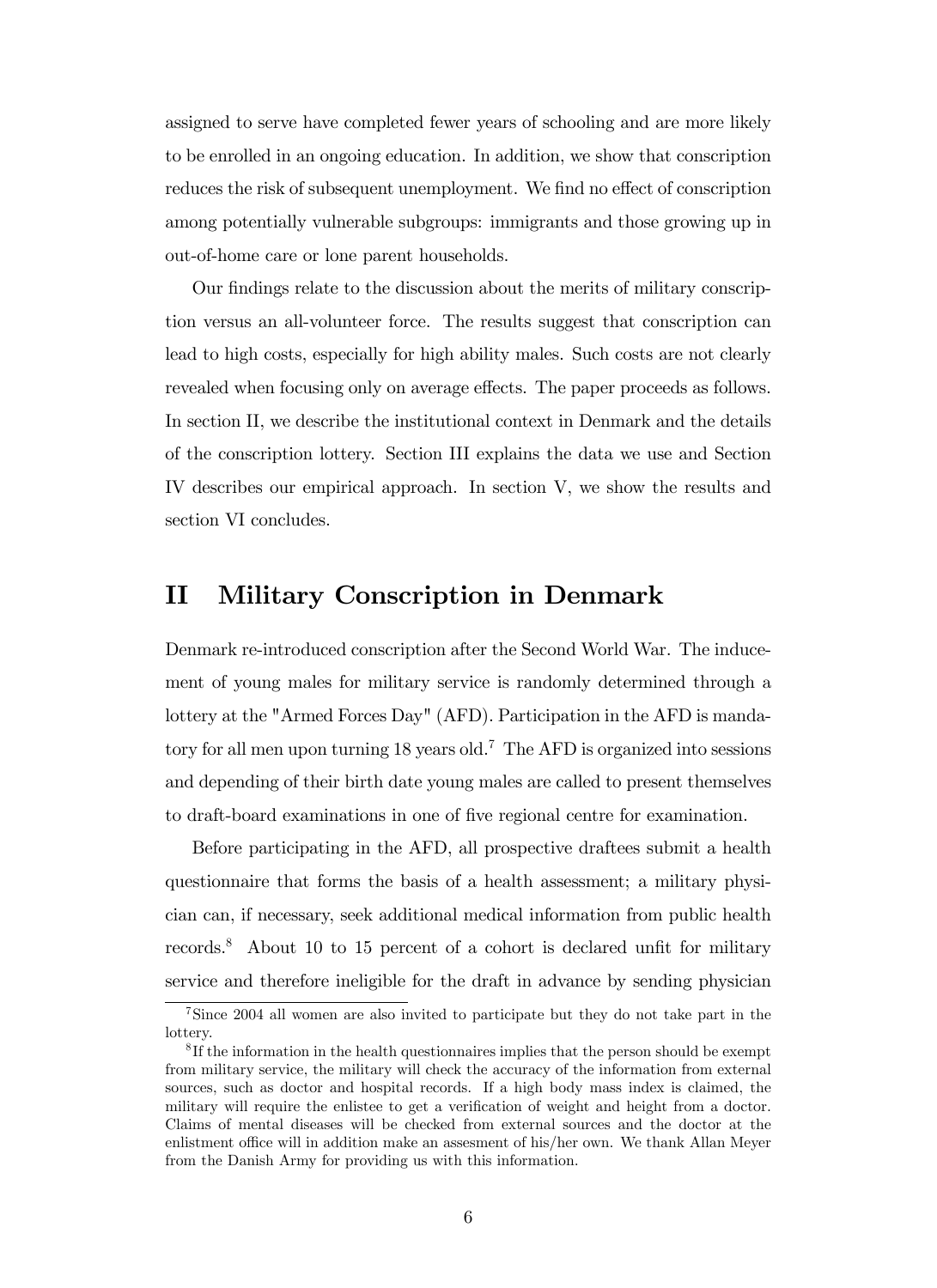documentation of serious somatic or psychiatric disorders (Hageman, Pinborg, & Andersen, 2008). They are not called to the AFD.<sup>9</sup>

On the AFD, prospective draftees undergo a medical examination, a psychological evaluation, and take an  $IQ$  test.<sup>10</sup> Based on these assessments about 60 percent of each cohort are declared Öt for military service and must participate in the draft lottery. They draw from a drum filled with lottery numbers ranging from 1 to  $36,000$ <sup>11</sup>

At the AFD the conscripts only know the range of "have-to-numbers" (very low numbers), "maybe numbers" and "free-numbers" (very high numbers). Later on, the Army announces the actual cutoffs depending on the number of individuals present, the number of volunteers and the needs of the Army. In the remainder of the paper we only consider those who were judged fit-forservice (eligible) and drew a lottery number at the end of the AFD. We refer to men who drew a number below the threshold as drafted, regardless of whether they served. We refer to men age 18-24 and who start military service as having served, regardless of whether they were drafted. In our sample of men declared fit for military service, and who participated in the draft lottery,  $44.0$ percent are drafted and 43.9 percent serve, but of those drafted, 26.8 percent do not serve in the end, and of those not drafted, 18.9 percent serve. Those who serve but were not drafted are volunteers.

For education purposes it is possible to delay the start of military service, but service has to be started before turning  $32 \text{ years.}^{12}$  In our sample,  $99.6$ percent had completed their military service by age 25.

The length of the military service for most of our sample period is eight months.<sup>13</sup> Service is conducted in the army (82 percent), navy (7 percent), air

 $9$ Persons convicted for violent crimes or sentenced to at least 30 days imprisonment are also exempted from attending the AFD (Article 4 Law of Military Service).

<sup>&</sup>lt;sup>10</sup>The test has been used since 1957 and it has been shown that the test is not undermined by lack of motivation or under-performance among the men taking the test (Teasdale 2009; Teasdale, Hartmann, Pedersen, & Bertelsen 2011). During our study period, there were 78 items and the total test score is the number of correct answers.

 $11$ A third party, TDC/ AS, previously Tele Danmark, is responsible for generating and delivering the lottery numbers.

 $12$ Article 25 (paragraph 2) Law of Military Service.

<sup>&</sup>lt;sup>13</sup>A small minority of army placements can last longer than 8 months, for example service with the royal guards lasts 12 months. At the end of our sample period 336 men  $(0.2\%)$ were subject to the new four month service requirement.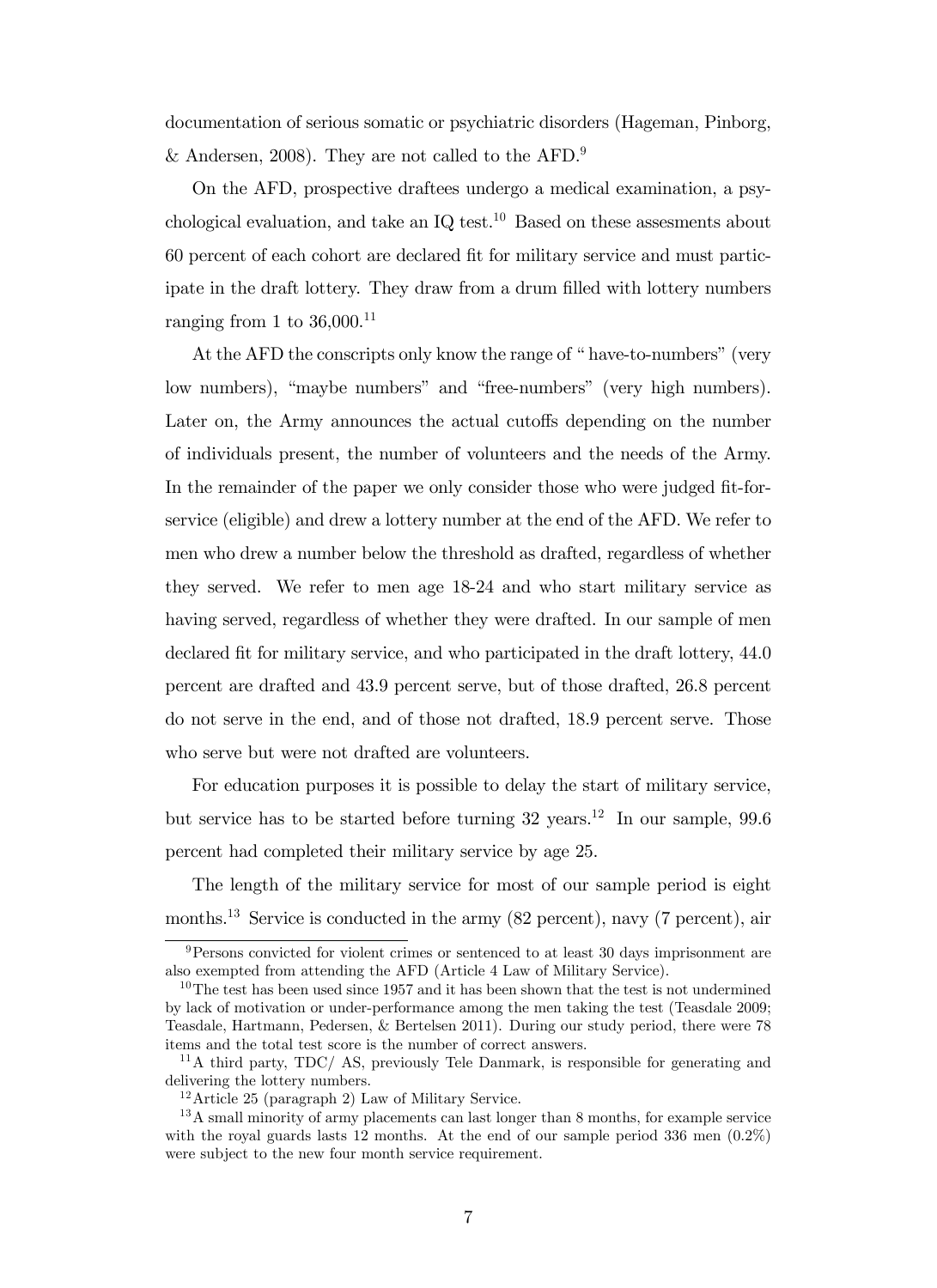force (5 percent), civil defence, fire  $\&$  rescue services (together 6 percent). The conscripts are provided with housing and military uniforms free of charge and to cover costs of food etc., in 2012 they received a monthly allowance of 6,230 DK (1,150 USD). In addition, conscripts receive a monthly taxable salary of 7,421 DK (1,337 USD).

# III Data

The dataset comprises administrative records from the Danish Defense. The military register dataset contains information on 155,570 fit-to-service conscripts for birth cohorts 1976-1983. The data we have access to is for cognitive ability (IQ) tests, eligibility status, height, lottery number and the conscription-year (the AFD year) and the starting-year for their military service (see Table 1 for descriptives).

Thanks to the Danish civil registration number, military records are linked to administrative registers containing information on demographic characteristics, education, health care usage, employment, earnings, and criminal records at Statistic Denmark.

Our main outcome measure is annual labour income from employment and self-employment, including sickness benefits and paternity leave benefits. The source of the earnings measure is employer reports of annual labour income for employees and self-employed. Reports are sent to the tax authorities and employees each January for earnings paid in the previous calendar year. We observe the sum of labour earnings during the year from all employments that the individual may have had.<sup>14</sup> In our sensitivity analysis we will try an alternative income measure that excludes sickness and leave benefits. Due to the age distribution in our sample, we focus on income measured between the ages 25 to 35. In total, we observe 152,269 men without missing earnings.

Another important outcome variable in our analysis is schooling. Data on years of schooling is based on register information on education enrollment and qualifications obtained. This information is reported directly from educational

<sup>&</sup>lt;sup>14</sup>The income measure excludes occupational pension contributions made by employers and employees. The reason is that tax payment is deferred until the pension is drawn.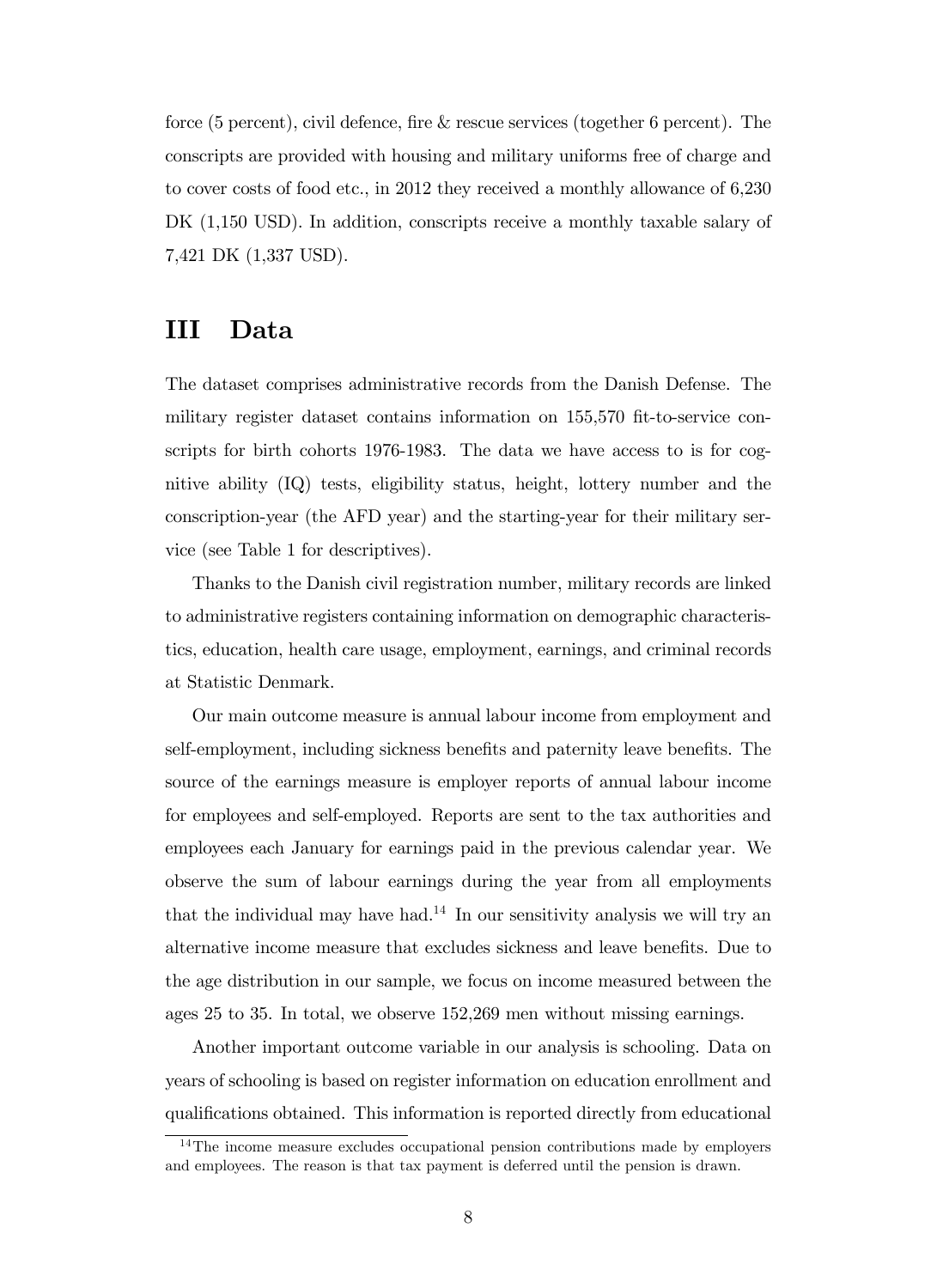institutions to the ministry of education. Statistics Denmark calculates highest completed education from the qualifications awarded to date and we use this to impute number of years of schooling.

Since the tests at the Armed Forces Day are performed prior to the lottery, we can use this test information to assess whether the lottery randomization is balanced. If the assignment is truly random, it should not be possible to predict assignment based on the test results. In addition, we can exploit other background variables, such as family background and ethnicity, in our checks. In the Örst column of Table 2, we show regressions on assignment by the lottery as a function of test results and other background variables. As expected, cognitive test scores, height, being raised in out-of-home care or a single-parent family and ethnicity do not predict assignment. These regressions also control for birth year, birth month, and timing of the AFD lottery. In all cases, the coefficients are small and insignificant, confirming that the lottery works as expected. In the second column, we add an extended set of controls, including birth weight from the medical birth register, household income when aged 15, and parental years of schooling. This reduces the sample size as some individuals lack information on these characterstics. Again, we find no evidence that such characteristics affect the probability of being assigned to military service. To further check the randomness of the lottery, we will also perform our main regressions with and without different sets of controls.

### IV Method

We are interested in the effect of military service on adult earnings, which we model as follows:

$$
y_{it} = \pi_0 + \pi_1 MILITARY_i + X_i \pi_2 + v_{it},
$$

where  $y_{it}$  refers to the adult earnings of individual i at time t, MILITARY is an indicator of participating in military service, and  $X$  is a set of control variables. Since we have repeated observations on income between age 25-35 for each individual, we pool the observations and cluster the standard errors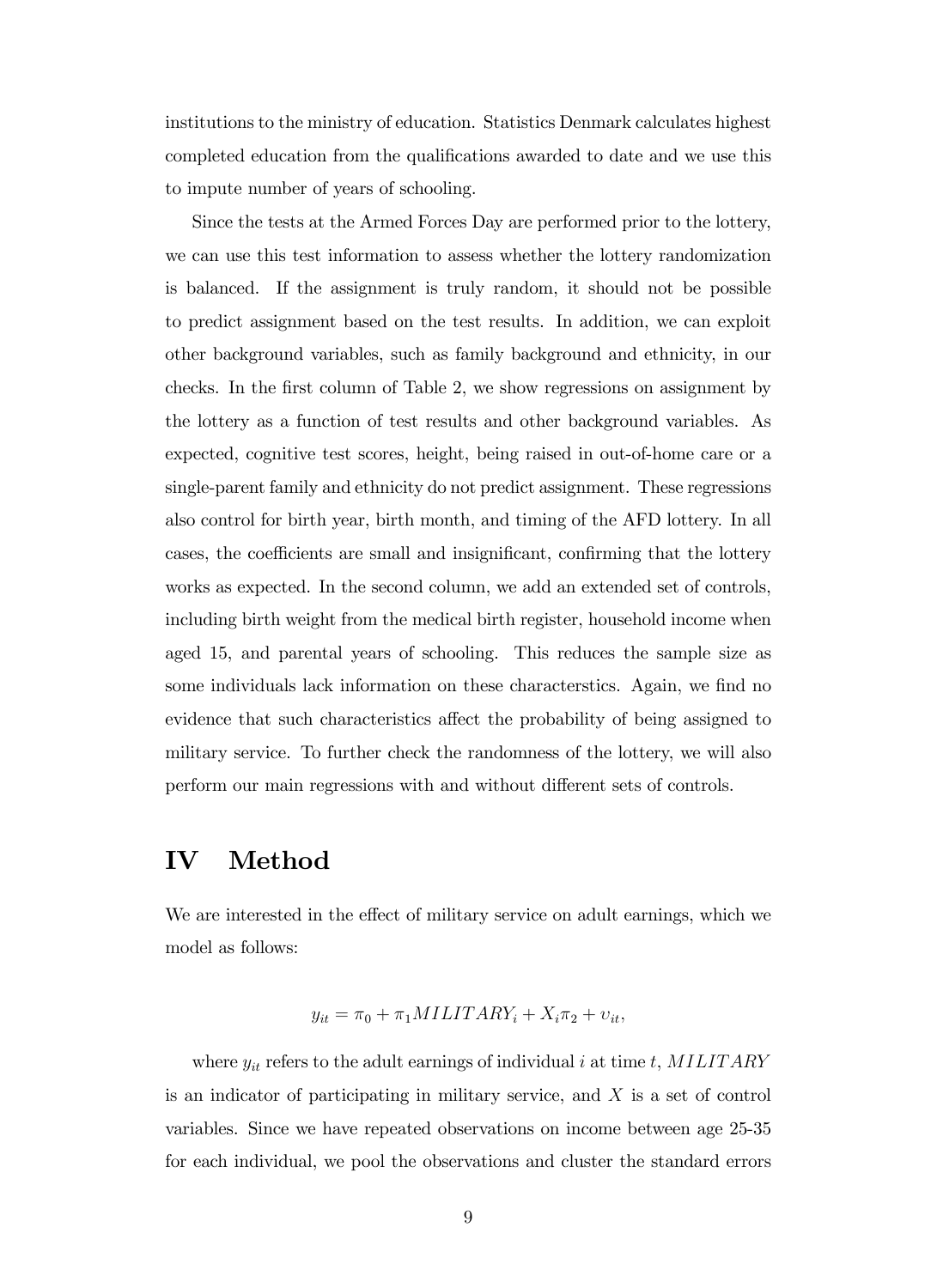at the individual level. A standard OLS estimate of  $\pi_1$  would be biased, however, since the presence of volunteers and resisters make the decision to join the military endogenous. In order to deal with this, we exploit the lottery and instrument *MILITARY* according to:

#### $MILITARY_i = \delta_0 + \delta_1LOTTERY_i + X_i\delta_2 + \eta_i.$

Here,  $LOTTERY_i$  refers to an indicator variable for drawing a lottery number below the threshold and thus being assigned to military service. Note that since the lottery randomly assigns individuals to military service, there is in principle no need to include control variables, other than to increase precision. In order to check if the randomization works out properly, however, we compare estimates obtained with and without the controls.

Our IV estimator provides a Local Average Treatment Effect (LATE) that reflects the effect of military service among the group of compliers. In our case, this is the group of males that would serve if being randomly assigned to do so but that would otherwise not have volunteered to serve. The LATE is precisely the parameter of interest in our study, since this is the group of males who would not have self-selected into service and who are forced to serve. By a revealed preferences argument the opportunity cost of serving for this group is greater than the opportunity cost among the group of volunteers. In order to understand the cost of forced conscription, the effect on the former group is of prime interest.

Since we are interested in the effect of conscription across the ability distribution, we will also perform separate regressions by pre-service ability test scores. For this, we will slice the sample into different ability groups and perform the IV regressions separately for these different slices.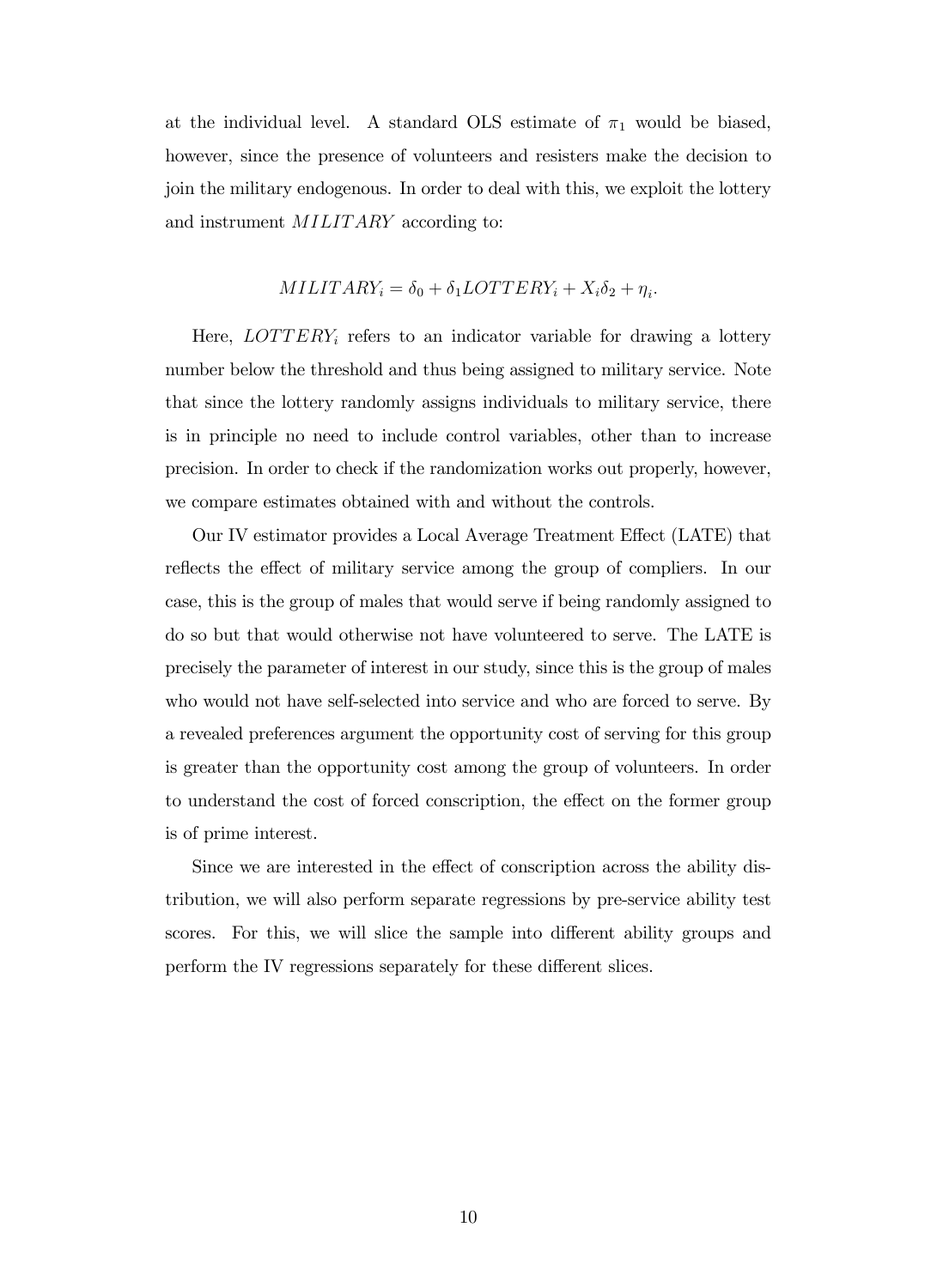# V Results

#### First-stage results

In Table 3, we report first-stage estimates, where an indicator of participating in military service is regressed on a dummy variable for a lottery draw below the cutoff and thereby being conscripted to serve. In column 1, we report estimates of the lottery cutoff, including only the set of basic covariates including birth year, birth month, and other variables capturing the timing of the AFD. Here, the impact of drawing a lottery number below the threshold is to increase the probability of military service by 51.8 percentage points. The coefficient of the cutoff is highly significant and the F-statistic is way above the rule of thumb of 10.

The second column shows the first-stage estimates where we in addition control for cognitive test scores, and height (and the square of test score and height). The coefficient of the cutoff is unchanged. In column 3, we then add an extended set of controls on family background; growing up in a singleparent family, placed in out-of-home care, and being a native Dane. Again, the first-stage coefficient remains the same. Finally, the fourth columns uses the restricted sample where we have information on birth weight, parental income at age 15, and parental education. Again, the results are essentially unchanged. These results are expected, since with proper randomization, these controls should not matter, other than to perhaps increase the precision of the estimates.

#### A IV results

In Table 4, we report IV results of the effect of military service on labor earnings at ages 25-35 from different specifications. The first column shows the results including only the basic set of controls, corresponding to column 1 of Table 3, and columns 2-4 once again add various sets of control variables. In all specifications, military service is found to decrease earnings. In columns 1-3, the effect ranges from  $2.5$  to  $2.6$  percent. In the fourth column, the effect is somewhat larger at 2.9, but one should keep in mind that the sample com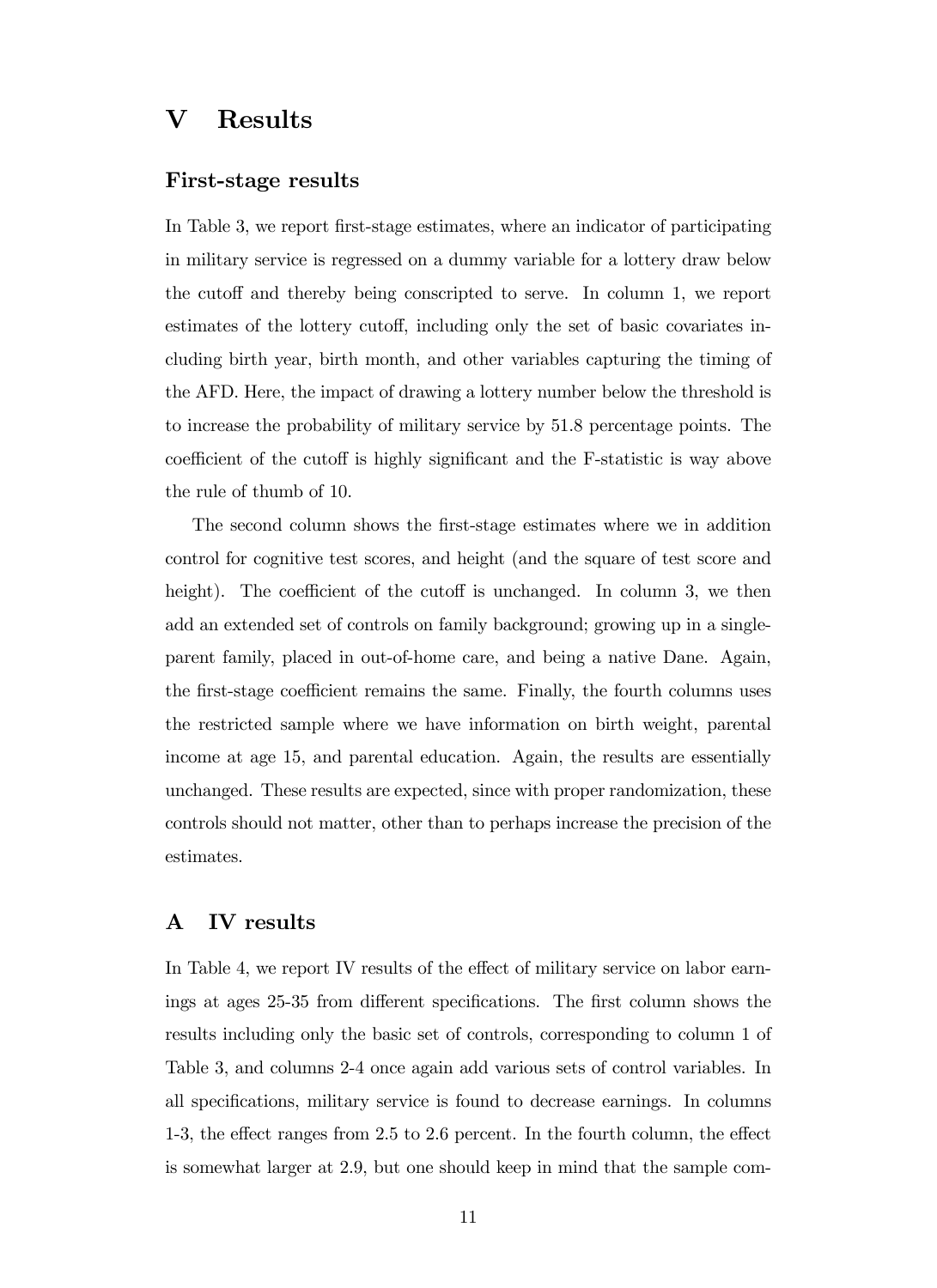position also changes somewhat here, because not everybody has information on the control variables included in this specification. The general picture one gets from these estimates is that impact of peace-time military service on earnings is negative and sizable among Danish males.

We can relate our finding to the other recent estimates of the effect of peacetime military service in the literature. In a qualitative sense, our estimate is closest to Imbens and van der Klaauw (1995) who found a 5 percent earnings penalty among Dutch men. Using the abolition of compulsory military service as a natural experiment, Grenet et al. (2011) and Bauer et al. (2013) found no effect, and Card and Carduso (2012) only found a positive effect among low-educated men.

We next look for heterogeneous effects across the ability distribution. The results are presented in two ways. In Figure 1, we plot the estimated effects by centiles of the AFQT test. We also show the estimates across quartiles of the ability distribution in Table 5, using specification  $(2)$  from Table 4. The figure and the estimates clearly illustrate that the effect varies across the ability distribution. At the lower end, the impact is essentially zero. The F-statistics are high across all regressions and the first-stage coefficients are very similar.<sup>15</sup> We thus obtain no evidence that low-ability males, with poor labor market prospects, would gain by being assigned to military service. The Ögure does reveal, however, that males at the higher end of the ability distribution face a penalty of being assigned to serve. Moreover, the penalty is large, as shown in column 4 of Table 5, where males in the top quartile of the distribution face a 7 percent earnings penalty from serving. Those at the third quartile face a penalty of about 3 percent.

It is likely that cognitive test scores are positively correlated with other background characteristics, such as parental income and education. Such background characteristics could also be used to define differences in opportunity costs of serving across individuals. In Table A1 in the Appendix, we examine the effect of serving across quartiles of parental income, parental education, birth weigth, and height. As shown in panel A, we obtain similar results

<sup>&</sup>lt;sup>15</sup>The first-stage coefficient of the cutoff ranges from the 0.50, at the lowest quartile, to 0.52 at the highest quartile. The results are available on request.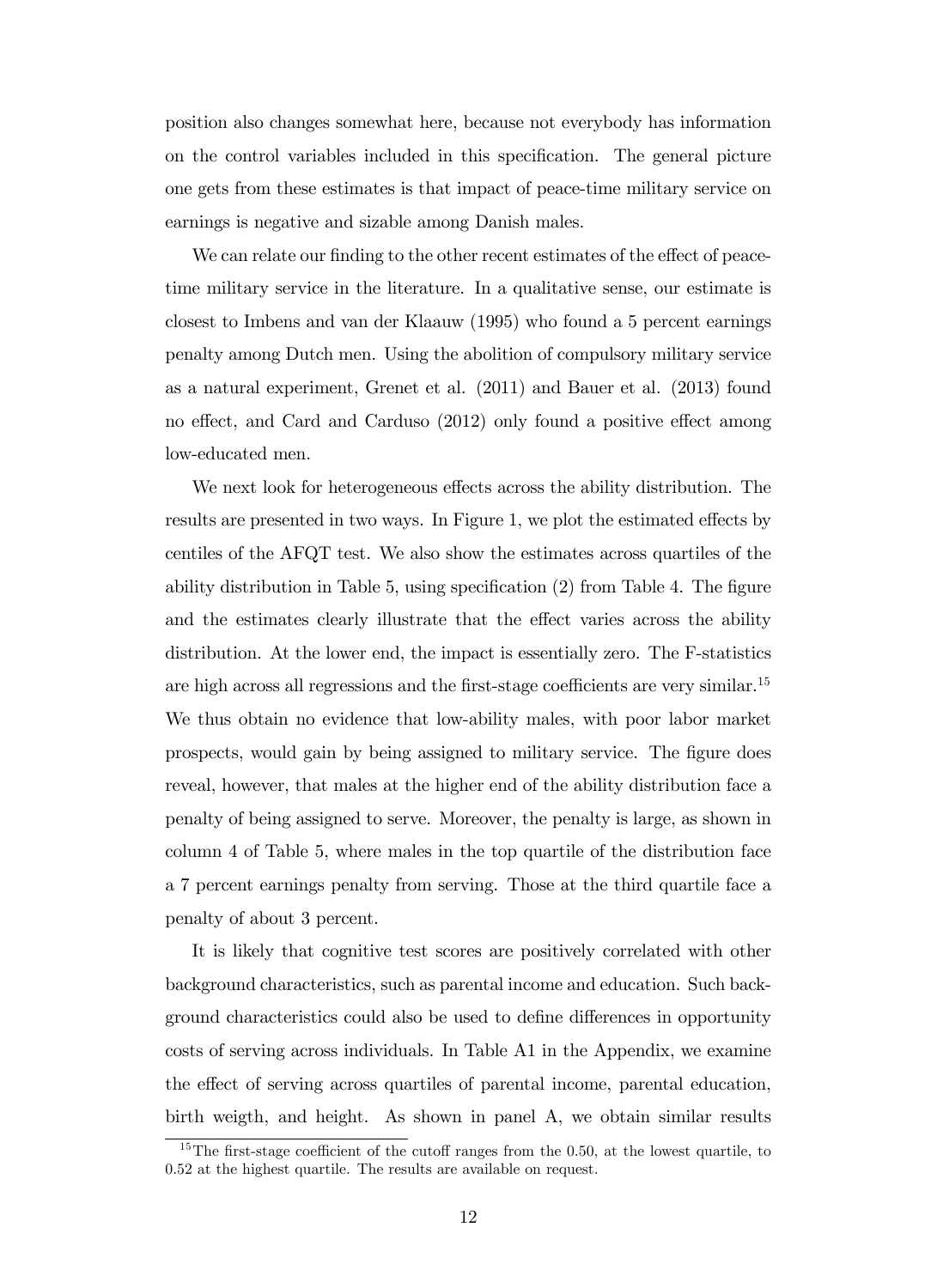when looking across quartiles of parental income. Again, we find the greatest penalty, 7 percent, at the upper quartile of the income distribution. We also obtain similar results for parental education, as shown in panels B and C. In Panels D and E, we focus on health measures; birth weight and height. Greater values signal better health and we again Önd that the opportunity costs are highest for the most healthy individuals. These results suggest that our main results are robust to other ways of distinguishing between individuals with high and low opportunity costs.

Our results so far concerns earnings at ages 25-35. We can also look at younger ages and study the immediate/contemporaneous costs of serving. At these ages, we expect high ability males to be in school if not serving, whereas low ability guys would be working instead. Hence, during these ages one might expect that low ability males pay the highest contemporaneous cost. As we show in Table A2, this is indeed the case, where there is a 6 percent penalty in the two lowest cognitive test score quartiles but no penalty in the two highest quartiles. The pattern of opportunity costs is thus reversed at these young ages.

The results presented so far suggest that there is large heterogeneity in the effects of conscription. The heterogeneity is also in the expected direction, where males with favorable civilian labor market prospects suffer a high opportunity cost of serving, whereas those with less favorable prospects are less hurt. The size of the penalty for high-ability males is large. The magnitude of the effect is similar to the return to one additional year of schooling in Denmark, see for instance Pedersen et al. (1990) and Asplund et al. (1996). This result suggests that the cost of forcing high-ability men to serve in the military is high.

#### B Channels

Several mechanisms may explain the estimated effects across the ability distribution. We first consider the effect of military service on years of schooling attained at different ages. Serving in the army could mean that studies are interrupted, not started, or that students drop out. Panel A of Table 6 shows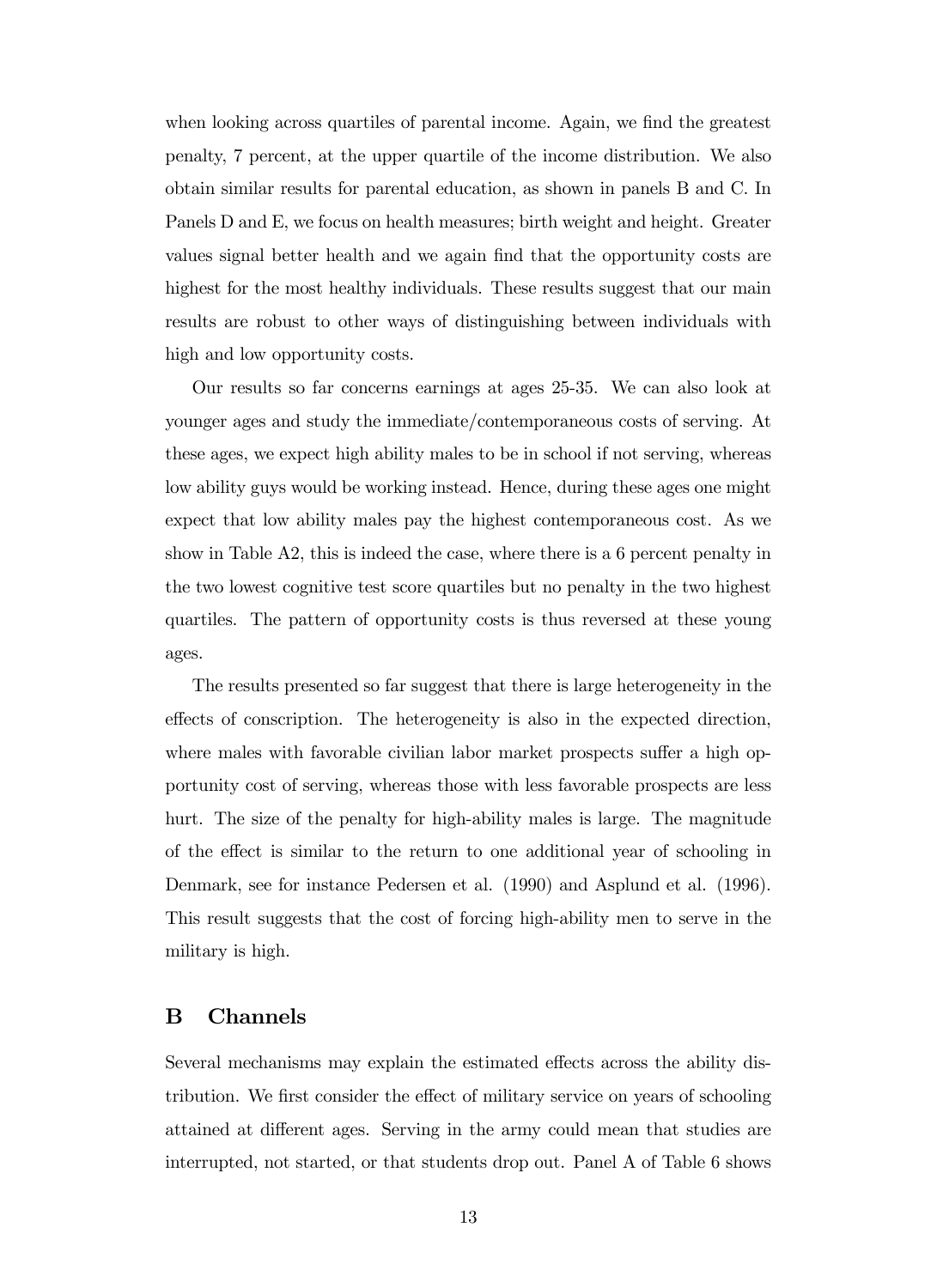the effect of serving, this time replacing earnings with attained years of schooling at age 25. In Panel B, we repeat this exercise at age 30. Serving has a negative and significant impact on years of schooling at all quartiles but the effect is strongest for those at the upper quartile of the ability distribution. The smallest effect, a reduction of years of schooling by  $0.13$  years, is obtained for low-ability males and this effect is reduced to  $0.01$  at age 30. Among highability males, a significant and negative effect remains at age 30 but it is now much smaller, amounting to a  $0.08$  decrease. For other groups, no significant effect remains at age 30.

These results suggest that the large earnings penalty for serving among high-ability men cannot be fully explained by reduced educational attainment because by age 30 most have largely caught up on their interupted studies. Given the estimated returns to schooling in Denmark of about 6 percent, a tenth of a year of lost schooling explains very little of the earnings penalty among the high-ability males.

Another potential explanation for the earnings penalty is that some males are still studying when we measure their earnings. This means that they would have zero or low earnings which may explain part of the earnings penalty.<sup>16</sup> Note however that since we use log earnings in our main specification, those with zero earnings drop out of the analysis.<sup>17</sup>

Since many Danish students have part-time jobs while studying, another explanation for the earnings penalty may be that serving increases the likelihood of studying rather than embarking on a career job during the late  $20$ 's, and thus having low, but non-zero, recorded earnings. In our sample, we observe 13 percent studying at age 25, 8 percent at 28, 4 percent at 30, and 1 percent at 35.

In Table 7, we show the effect of military service on the probability of

<sup>16</sup>Study grants and study loans are not included in the earnings measure we use.

<sup>&</sup>lt;sup>17</sup>Throwing the zeros out might be problematic if serving is related to the chance of having zero recorded earnings. As it turns out, only 3481 observations, or 2 percent, have missing data on earnings. We have run regressions on the effect of serving on the probability of having zero recorded earnings on serving, where we use the lottery outcomes as our instrument. At the upper quartile of the ability distribution, where most of the earnings penalty is obtained, serving is never a significant predictor of having missing earnings. At the lower quartile, serving is significant at some ages, mostly at the 10 percent level, and insignificant at other ages. Results are available on request.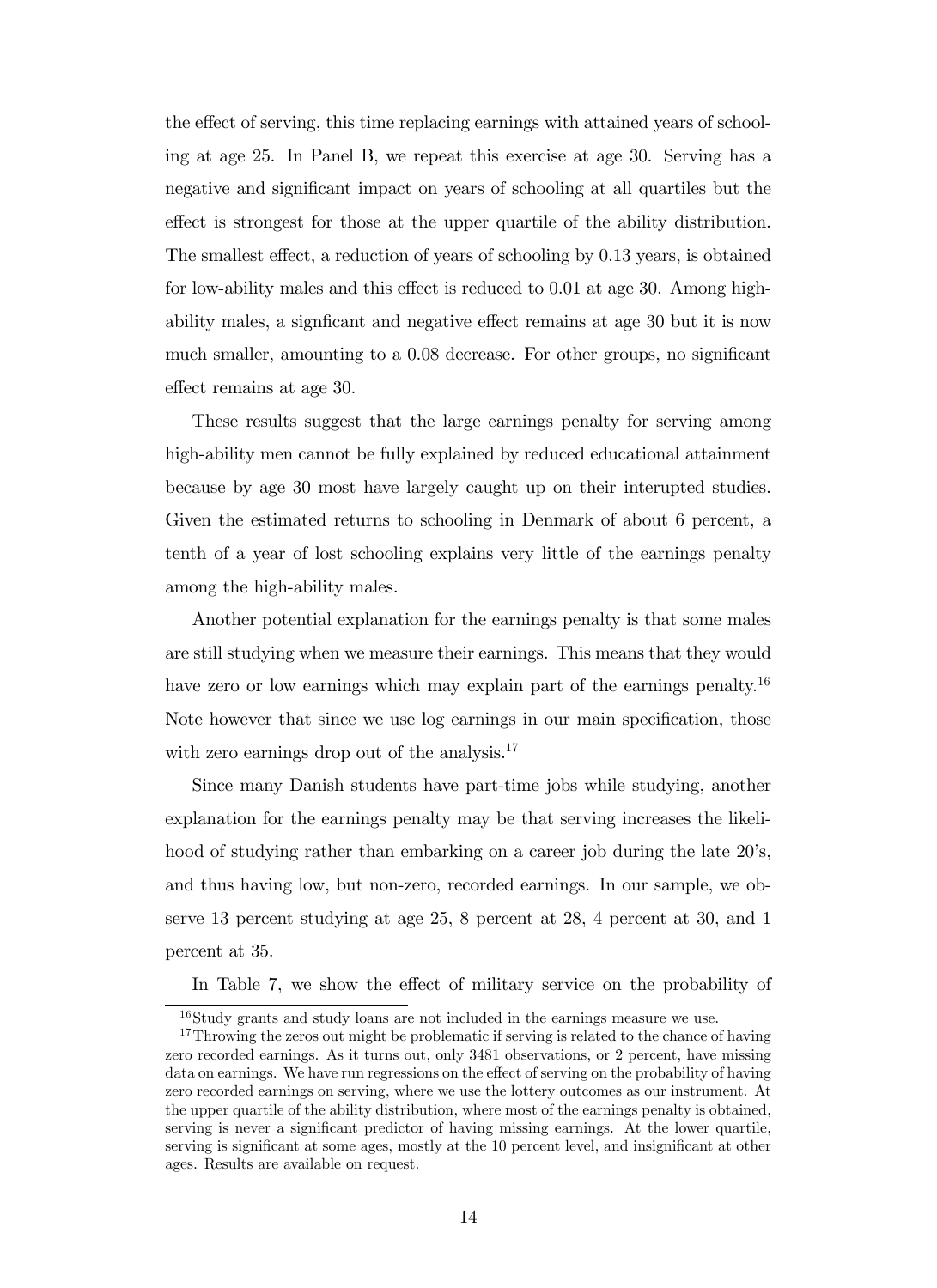being enrolled in education at different ages. The average effect is small but significant, with a 2.5 percent greater likelihood of studying at age 25, falling to a 1.1 percent greater likelihood of studying at age 30. As shown in Table 8, these average estimates hide quite some heterogeneity across the ability distribution. With age, educational enrolment effects become concentrated among those with high ability. For top quartile ability men, service makes them 3.9 percent more likely to be enrolled in education at age 25, and they are still 2.3 percent more likely to be enrolled at age 30. These results suggest that part of the earnings penalty among the high-ability group reflects that schooling is delayed, resulting in lost earnings and labour market experience.

#### C Sensitivity analysis

We next address the sensitivity of our results with respect to certain choices we made about sample inclusion and measurement. First, since our main earnings measure includes sickness and leave benefits, we test an alternative measure excluding these benefits. As shown in Table 8, excluding these benefits has little consequence for our estimation results. This result is not surprising, since sickness absence is rather uncommon among the age groups we consider.

In our main specification, we imposed no restriction on the age at which the person actually served. This is of little consequence as only 663 persons, or 0.4 percent of the sample, had not yet served when we started to measure earnings at age 25. We kept these observations in the analysis so as not to undo the lottery randomization by selecting on subsequent behavior. Our results are unaffected however when we restrict the sample to only those having served by age 25.

As noted in the description of the Danish enlistment, there was a change in the length of the period serving in 2006. We expect the effect of serving to be less after 2006 since the period was halved for most males. Only 336 males in our sample (0.2 percent) served after 2006, however, and when interacting the service indicator with an indicator of serving post 2006, the interaction effect was small and negative but insignificant.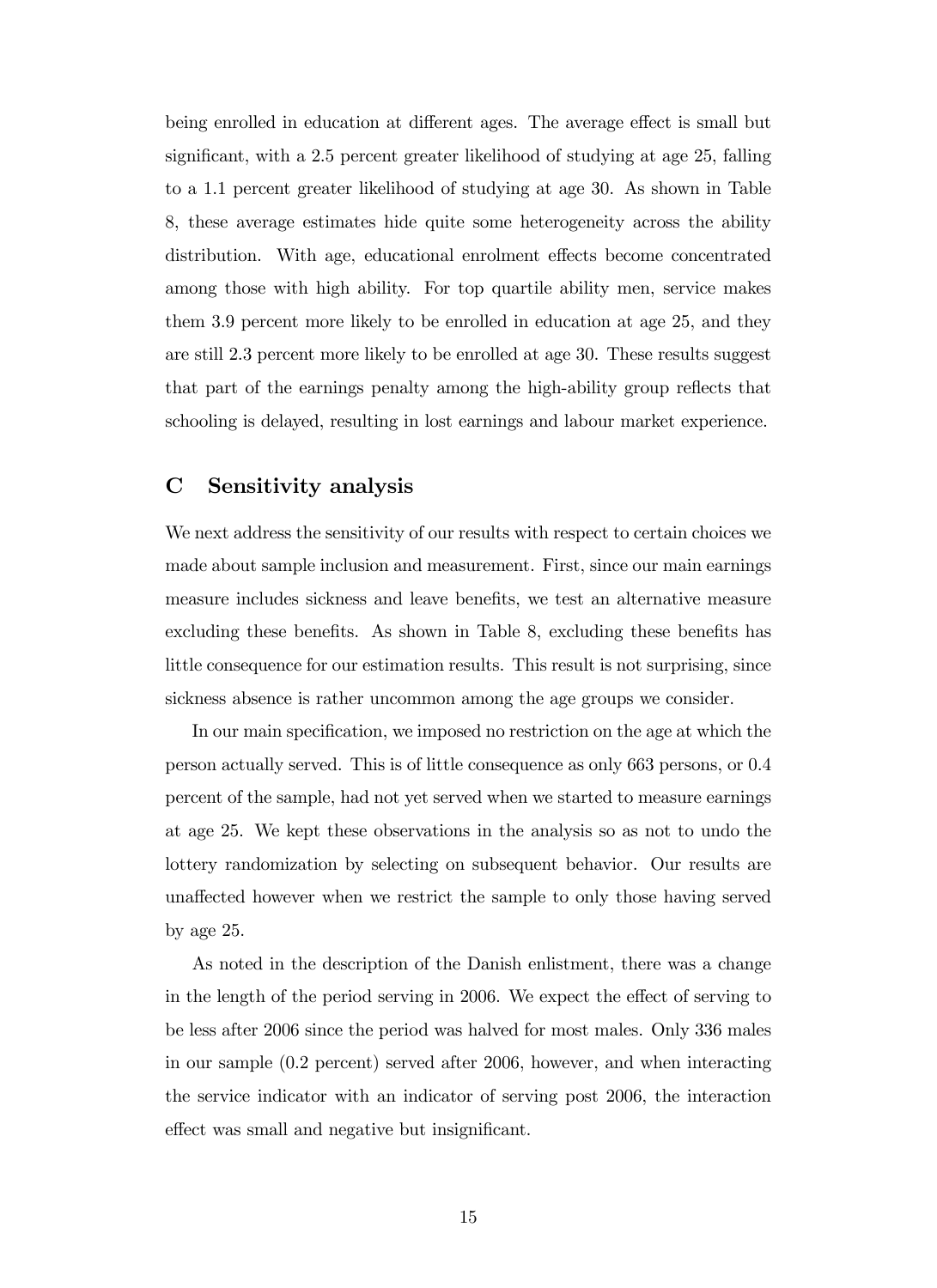#### D Extensions

We extend our analysis in this section by looking at the effect of military service on a range of alternative outcomes, including unemployment, crime, bank holdings, and health, with the purpose of shedding light on possible mechanisms behind our main results. In addition, we consider the effect among a number of subgroups, including non-ethnic Danes and those raised in singleparent families and in out-of-home care.

Table 9 summarizes the findings of the effect of conscription on a number of alternative outcomes. In panel A, the outcome measures the proportion of the year during which unemployment insurance benefits were received (at age  $26$ ).<sup>18</sup> The estimates suggest that conscription does reduce unemployment risk and that the effects are most pronounced at the lower and upper quartiles. It should be noted, however, that the effect is rather modest. Moreover, these estimates show that the large negative effect of conscription on earnings at the upper quartile of the ability distribution cannot be explained by unemployment.

Panel B shows results for bank holdings at age 26, calculated as bank assets minus bank debt.<sup>19</sup> This information is obtained from financial institution reports to the tax authorities. Here, we find a positive average effect which is significant at the  $10$  percent level. The clearest effect is seen at the upper quartile, where serving leads to an increase in bank holdings by 8,880 DK (about 1,640 USD). One explanation may be that some males manage to save some money during their conscription as housing is provided for free of charge and since they receive a monthly allowance and a salary during military service.<sup>20</sup>

In Panel C, we show results for crime. The outcome variable measures whether or not the individual has been convicted for any type of crime, excluding traffic offences, from age 25. The data on criminal convictions orginates from the Central Crime Register which collects criminal court proceedings and

<sup>&</sup>lt;sup>18</sup>Note that unemployment insurance in voluntary and those in receipt of social assistance (because they chose not to self-insure, their insured period was not long enough to grant benefit eligibility, or their benefit period has expired) will not be registered as unemployed. <sup>19</sup>Mortgage debts and value of stocks and bonds are excluded from this measure.

 $20$ For bank holdings, crime, and health outcomes, we include the pre-conscription values of these variables as controls. As expected, none of these predict assignment to military service.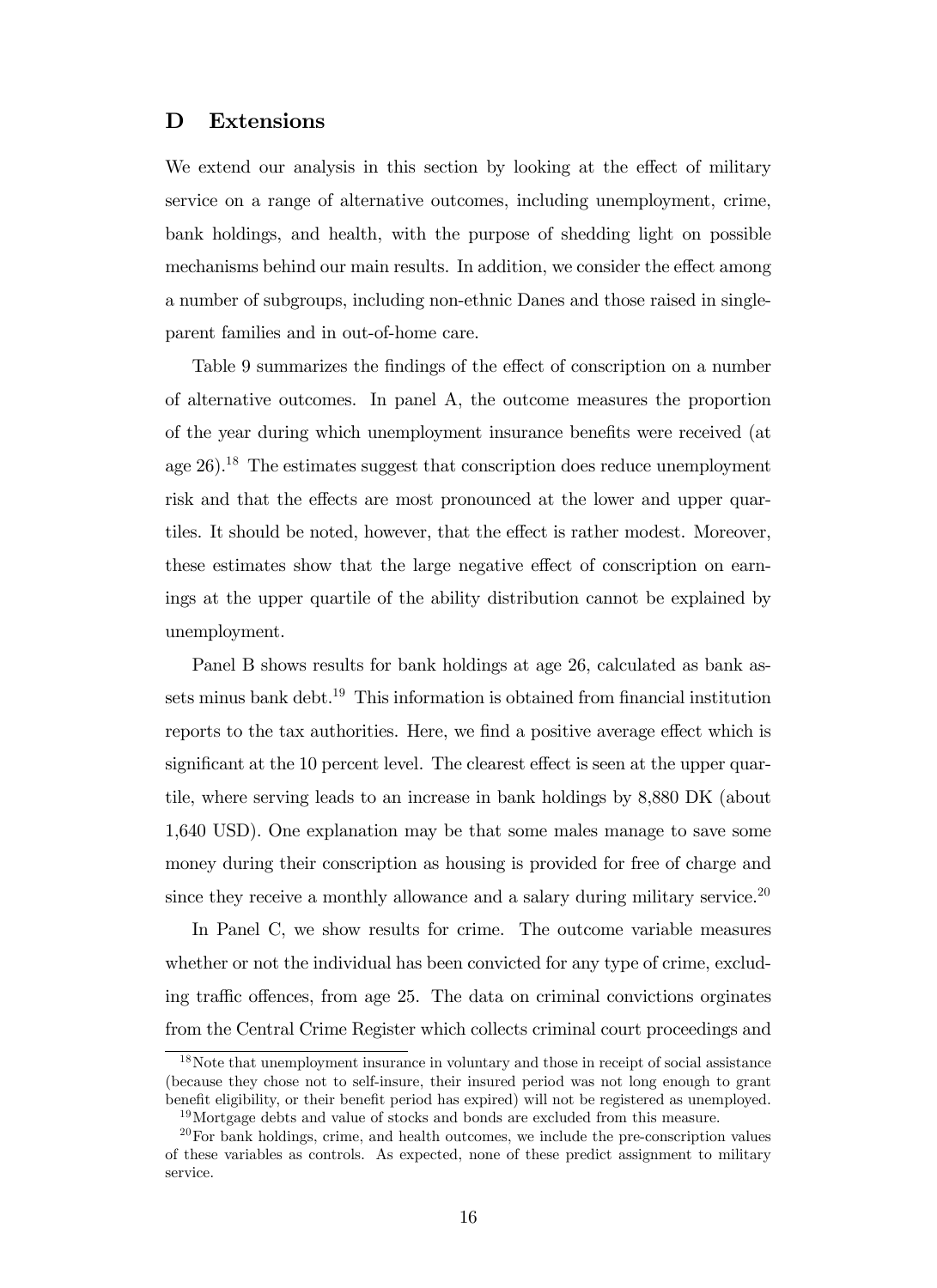report to the ministry of justice. The effects are small and insignificant across the distribution. In this respect our paper contrasts to the findings of Galiani et al.  $(2011)$  who finds large and positive effects on crime.<sup>21</sup>

In panels D to G, we focus on a number of health outcomes. First, we consider the probability of experiencing hospitalization. We obtain the data on hospitalizations from the national hospital discharge register which collects reports from local health authorities to the national board of health. We consider all admissions to somatic and psychiatric hospitals, including patients staying only over the day. A significant effect is obtained at the second quartile of the abiliy distribution, where conscription is found to increase the risk of experiencing hospitalization (panel  $D$ ). We find no effects on the probability of using prescription medicine for psychiatric problems or being diagnosed with a psychiatric illness (panels E and F).<sup>22</sup> We do find a significant (10 percent level) military service effects reducing (treatment for) addiction problems but this effect is restricted to the second quartile of the ability distribution. Note that we do not find any health effects at the higher end of the ability distribution and they therefore cannot explain the large earnings penalties experienced by these groups.

Finally, we look for heterogeneity across other dimensions than ability. The results are reported in Table 10. An interesting question is whether those with another ethnic background gain from military service, for instance by forming networks with native Danes. Indeed, we find a positive earnings premium for first and second-generation immigrants of almost 3 percent but the estimate is not significant.<sup>23</sup> It should be noted however that the sample size is now much smaller resulting in less precision. For those raised in out-of-home care, and thus coming from a disadvantaged background, we find a positive and large 7.6 percent premium but the estimate is again insignificant.<sup>24</sup> We have

 $^{21}$ Albaek et al. (2013) found that conscription reduded violent and property crime. Checking specific types of crime is beyond the scope of our paper.

 $22$ We obtain data on the purchase of mental-health related medicine, prescribed by GPs from the Danish Medicines Agency. Data on diagnoses for psychiatric problems and treatments for addiction problems are obtained from the hospital discharge register.

 $^{23}$ These definitions are based on Statistics Denmark's classification of the population into native Danes and immigrants (first and second generation). Native Danes are defined as individuals born in Denmark and having at least one parent who was also born in Denmark.

<sup>&</sup>lt;sup>24</sup>The variable indicates whether the person was placed in out-of-home care before the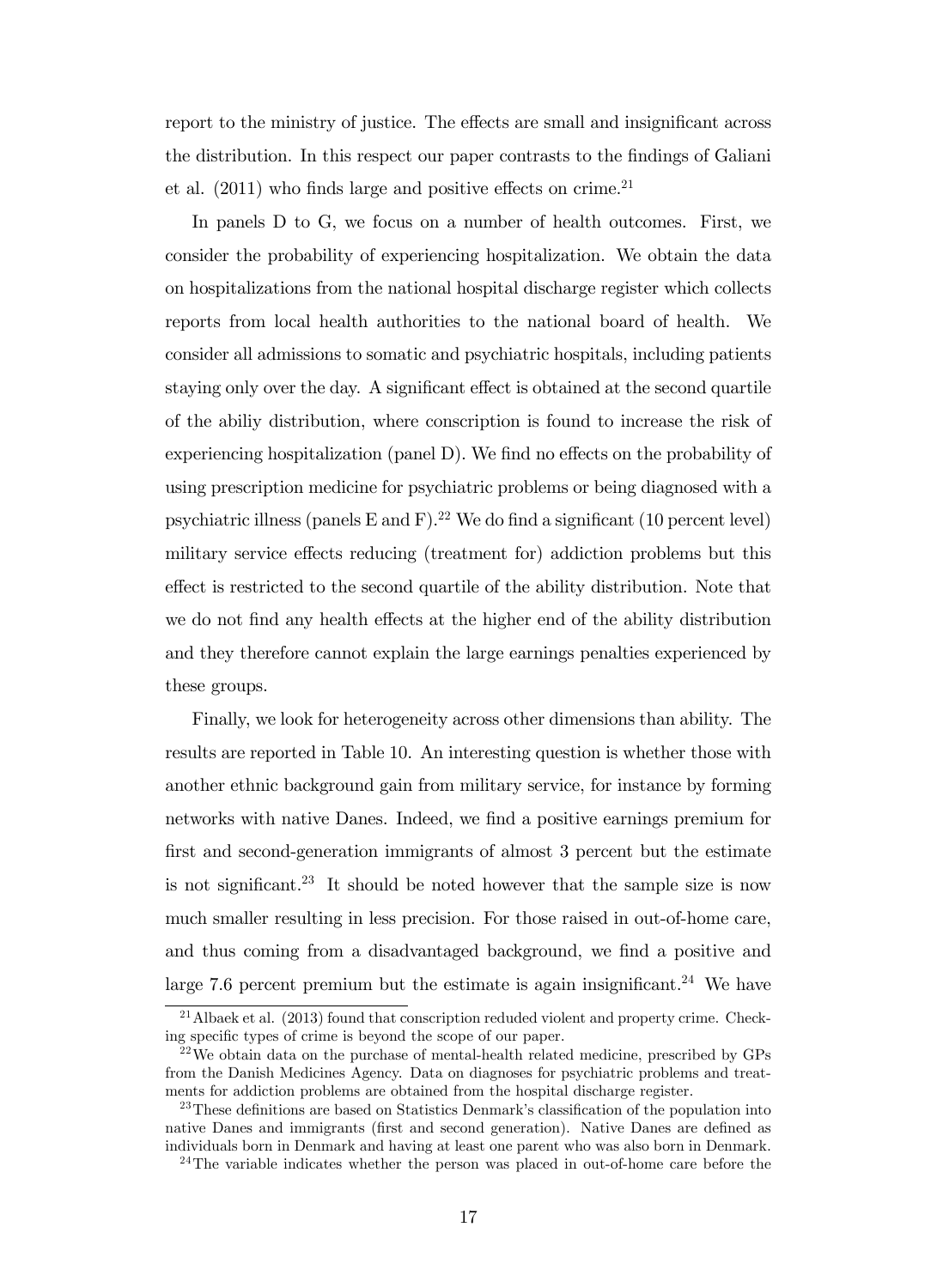also checked if the effect is different across the ability distribution but found no evidence of this. When we focus on those raised in single-parent families, we find negative and insignificant estimates result.<sup>25</sup> The magnitude of the coefficent is similar to that in our main specification, however.

## VI Conclusions

In the Vietnam era, economic analysis made important contributions to the debate that lead to the move from military conscription to an all-volunteer force. To recruit a force of equal size under a draft lottery, average opportunity costs for those serving would be higher than with all volunteers. Some high opportunity cost men would not volunteer at the all-volunteer wage rate, but they would be forced to serve anyway under the draft. Angrist (1990) estimated the mean effect on civilian earnings of veteran status induced by the draft lottery to be a loss of about 15 percent 10 years after service.

Most countries still have some form of military conscription and recent papers use quasi-experimental variation to estimate the effect of peace-time military service on earnings and other outcomes. Our paper revisits the original question about the distribution of opportunity costs under a draft by using the original research design to estimate heterogeneous effects from the Danish draft lottery.

For men who are drafted and serve in the military but otherwise wouldn't have volunteered we find a mean earnings loss of 2.5 percent for ages 25-35 compared to if they hadn't served. We identify the Local Average Treatment Effect for precisely the population of interest who would not have served in the absence of the draft. This mean impact hides important heterogeneity. For low-ability men who are drafted and induced to serve there is no earnings effect, but for high-ability men the costs are high. Men in the top ability quartile suffer a 7 percent earnings penalty if they are drafted and induced to serve. This is similar in size to the return to a year of schooling in Denmark.

age of 18. This includes foster care and residential care homes. Registered stays range from one week to several years.

 $25$ The measure takes on the value 0 if the person lived together with both legal parents on his 17th birthday according to the central person register.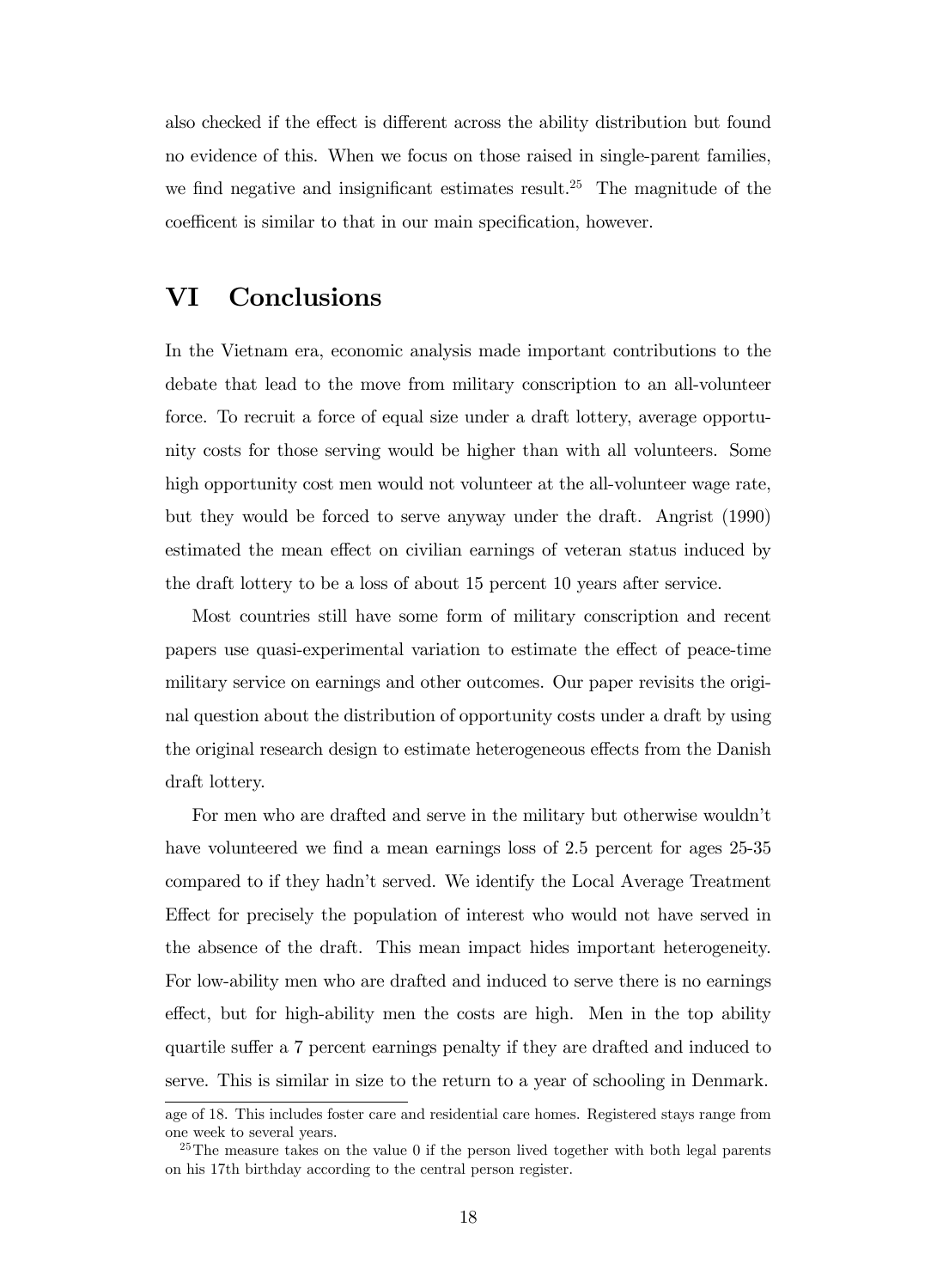The main channel for measured earnings losses appears to be educational career disruption for the top ability quartile, with later enrolment and completion of studies. There are no effects on criminal convictions or measures of health, either at the mean or across ability. The gradient of earnings effects is remarkably similar across other pre-treatment measures of labor market prospects, from birth weight and height to parental schooling and income.

Our findings relate to only part of the opportunity cost of serving when drafted, as measured by subsequent civilian outcomes in the age range 25- 35. Nevertheless we find significant mean earnings losses which are driven by large losses for high-ability men with good labor market prospects who would not have volunteered. If technical change in the military requires fewer but higher-ability personnel, and if they were encouraged to volunteer, this could significantly benefit high ability men everywhere currently facing a draft.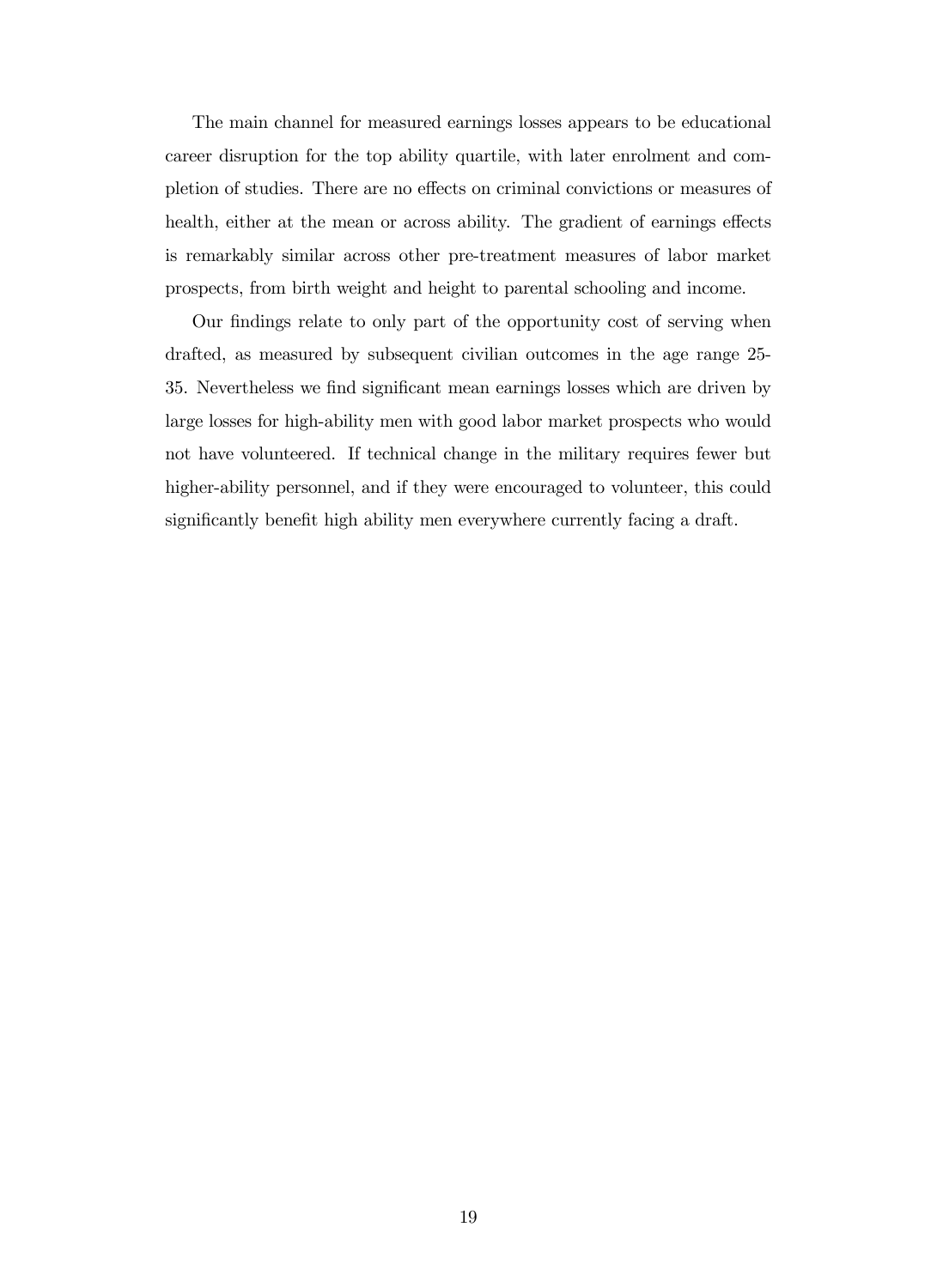# VII References

Albæk, Karsten, le Maire, Daniel, Leth-Petersen, Søren, Tranæs, Torben (2013) Does Peacetime Military Service Affect Crime? IZA DP 7528.

Albrecht, James W, Edin, Per-Anders, Sundström, Marianne., Vroman, Susan B.. 1999. "Career Interruptions and Subsequent Earnings: A Reexamination Using Swedish Data." Journal of Human Resources  $34$  (2):  $294-311$ .

Altman, S and A. Fletcher (1967) The supply of military personnel in the absence of a draft, American Economic Review, 57:2, 19-31

Altman, S and R. Barro (1971) Officer supply – the impact of pay, the draft, and the Vietnam war, American Economic Review, 61:4, 649-664.

Angrist, Joshua D. 1990. "Lifetime Earnings and the Vietnam Era Draft Lottery: Evidence from Social Security Administrative Records." American Economic Review 80  $(3)$ : 313–36.

Angrist, Joshua D, Kreuger, Alan B. 1994. "Why Do World War II Veterans Earn More Than Nonveterans?" Journal of Labor Economics 12(1): 74-97.

Angrist, Joshua D. 1998. "Estimating the Labor Market Impact of Voluntary Military Service Using Social Security Data on Military Applicants.<sup>n</sup> Econometrica 66  $(2)$ : 249–88.

Angrist, Joshua D., Stacey H. Chen, and Brigham Frandsen. 2010. Did Vietnam Veterans Get Sicker in the 1990s? The Complicated Effects of Military Service on Self-Reported Health," Journal of Public Economics 94, 824- 837.

Angrist, Joshua D., and Stacey H. Chen. 2011. "Schooling and the Vietnam-Era GI Bill: Evidence from the Draft Lottery." American Economic Journal: Applied Economics  $3(2)$ : 96–118.

Angrist, Joshua D., Stacey H. Chen, and Jae Song. 2011. "Long-Term Consequences of Vietnam-Era Conscription: New Estimates Using Social Security Data." American Economic Review 101 (3):  $334-38$ .

Asplund, E. Barth, C. le Grand and A. Mastekaasa, Westergård-Nielsen. 1996. Wage Distribution across Individuals (with), in E. Wadensjö (ed): The Nordic Labour Markets in the 1990's.

Autor, David H., Mark G. Duggan, and David S. Lyle. 2011. "Battle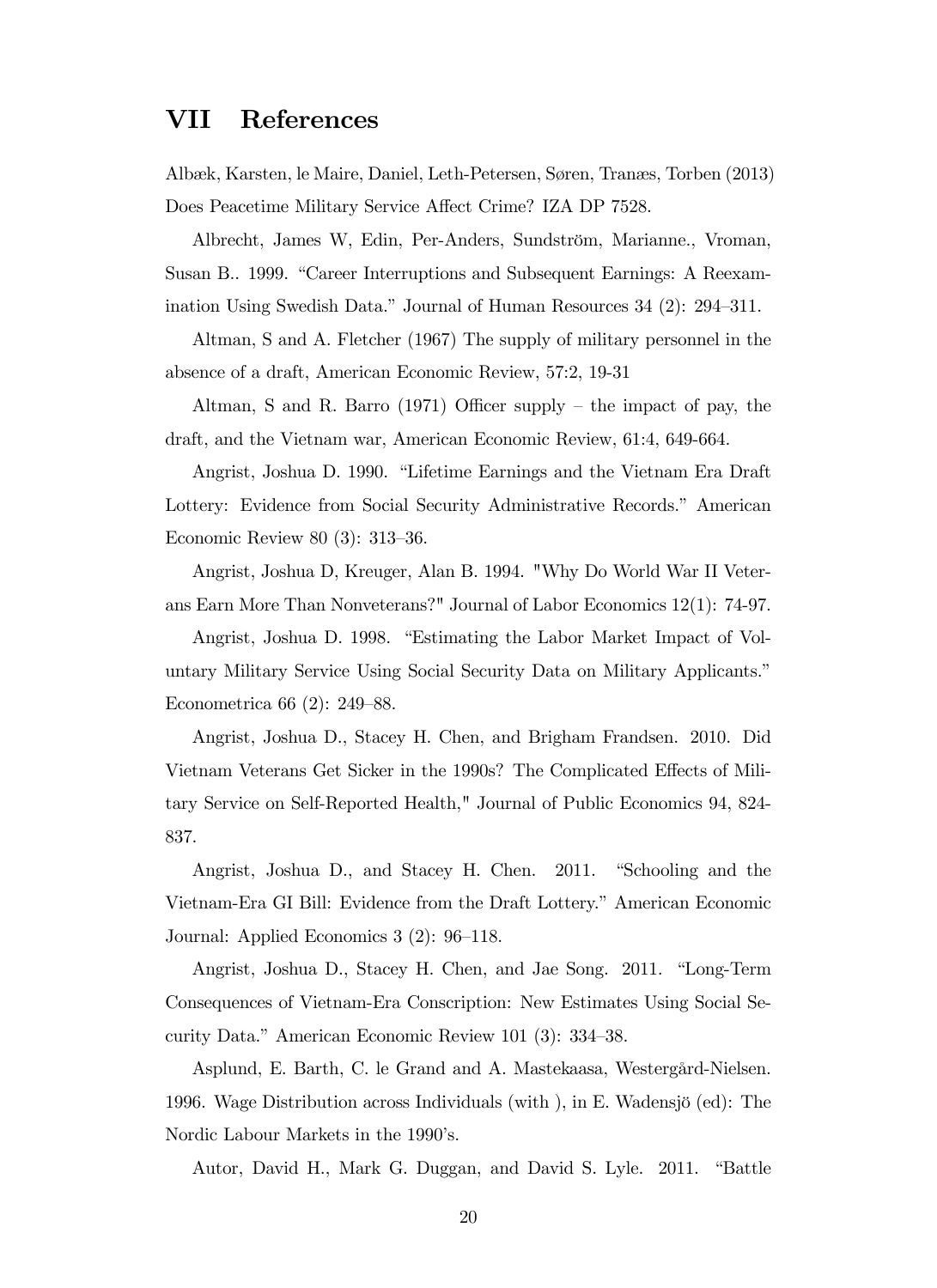Scars? The Puzzling Decline in Employment and Rise in Disability Receipt among Vietnam Era Veterans." American Economic Review 101 (3): 339–44.

Bauer, Thomas K., Stefan Bender, Alfredo R. Paloyo, and Christoph M. Schmidt. 2012. "Evaluating the Labor Market Effects of Compulsory Military Service." European Economic Review 56  $(40)$ : 814–29.

Bedard, Kelly, and Olivier Deschenes. 2006. "The Long-Term Impact of Military Service on Health: Evidence from World War II and Korean War Veterans." American Economic Review 96 (1):  $176-94$ .

Berger, Mark C., and Barry T. Hirsch. 1983. "The Civilian Earnings Experience of Vietnam-Era Veterans." Journal of Human Resources 18 (4):  $455 - 79.$ 

Berney, Robert E.  $(1969)$  The Incidence of the draft – Is it progressive? Economic Enquiry, 7:3, 244-247.

Card, David, and Ana Rute Cardoso. 2012. "Can Compulsory Military Service Raise Civilian Wages? Evidence from the Peacetime Draft in Portugal" American Economic Journal: Applied Economics, 4(4): 57-93.

Cipollone, Piero, and Alfonso Rosolia. 2007. "Social Interactions in High School: Lessons from an Earthquake." American Economic Review 97 (3): 948–65.

Dobkin, Carlos, and Reza Shabani. 2009. "The Health Effects of Military Service: Evidence from the Vietnam Draft." Economic Inquiry  $47$  (1): 69–80.

Galiani, Sebastian, Martin A. Rossi, and Ernesto Schargrodsky. 2011. "Conscription and Crime: Evidence from the Argentine Draft Lottery." American Economic Journal: Applied Economics 3 (2): 119–36.

Gates, Thomas S., et.al. (1970) The Report of the President's Commission on an All-Volunteer Armed Force, Macmillan and co. New York.

Grenet, Julien, Robert A. Hart, and J. Elizabeth Roberts. 2011. "Above and Beyond the Call: Long-Term Real Earnings Effects of British Male Military Conscription in the Post-War Years." Labour Economics  $18$  (2):  $194-204$ .

Hageman, I., Pinborg, A., & Andersen, H. S. (2008). Complaints of stress in young soldiers strongly predispose to psychiatric morbidity and mortality: Danish national cohort study with 10-year follow-up. Acta Psychiatrica Scan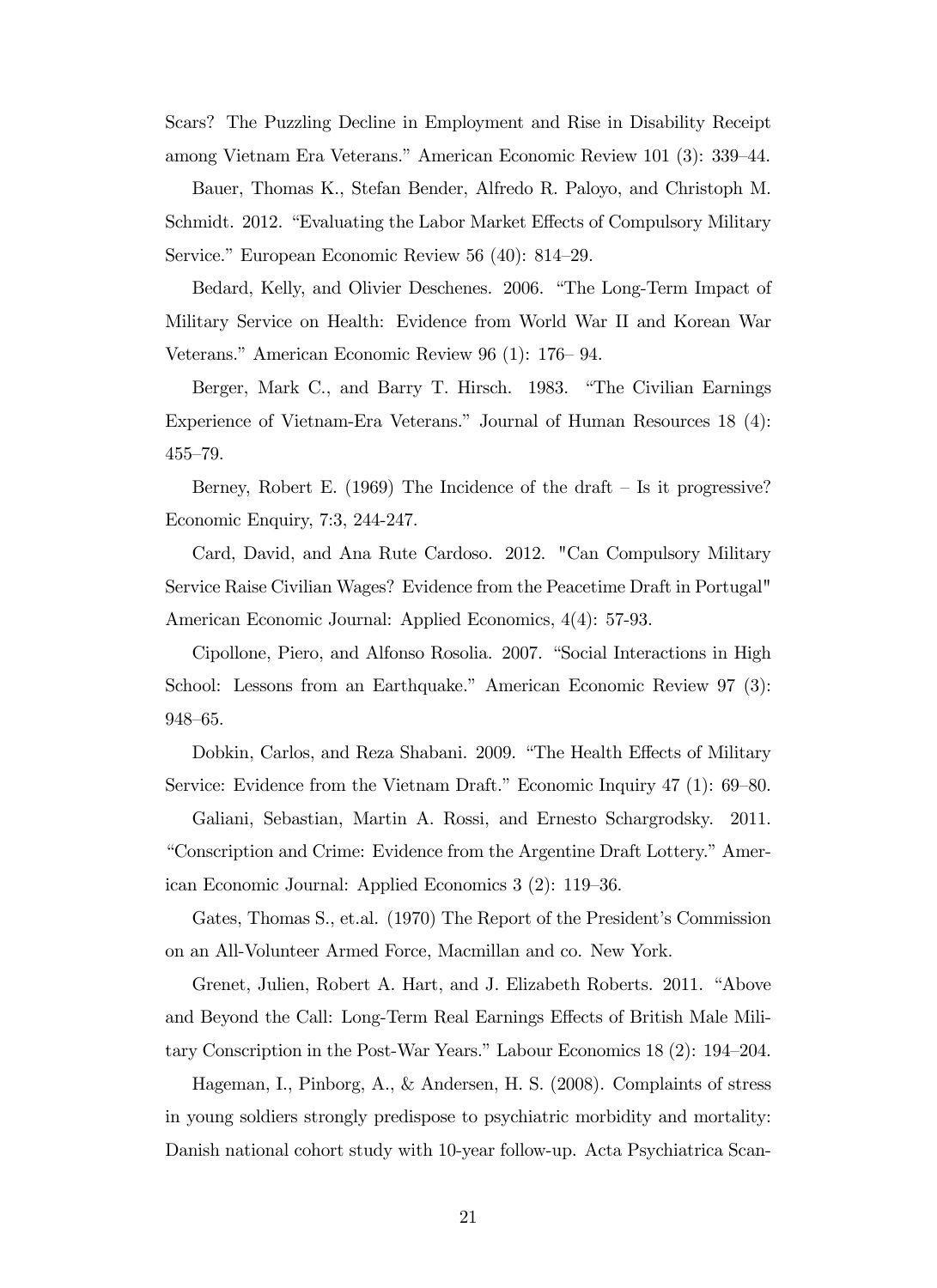dinavica, 117, 148-155.

Hansen, W and A. Weisbrod (1967) Economics of a Military Draft, Quarterly Journal of Economics, 81:3, 395-421.

Hearst, Norman; Newman, Thomas B. and Hulley, Stephen B. "Delayed" Effects of the Military on Mortality." New England Journal of Medicine, 1986,  $314(10)$ , pp.  $620-24$ .

Imbens, Guido, and Wilbert van der Klaauw. 1995. "Evaluating the Cost of Conscription in the Netherlands." Journal of Business and Economic Statistics  $13$  (2):  $207-15$ .

Keller, Katarina, Panu Poutvaara, and Andreas Wagener. 2010. "Does a Military Draft Discourage Enrollment in Higher Education?" FinanzArchiv 66  $(2): 97-120.$ 

Magnum, S., Ball, D., 1989. The transferability of military-provided occupational training in the post-draft era. Ind. Labor Relat. Rev. 42 (2),  $230 - 245.$ 

Maurin, Eric, and Theodora Xenogiani. 2007. "Demand for Education and Labor Market Outcomes: Lessons from the Abolition of Compulsory Conscription in France." Journal of Human Resources  $42$  (4): 795–819.

Oi, Walter (1967) The Economic Cost of the Draft, American Economic Review, 57:2, 39-62.

Pedersen, P.J., Schmidt-Sørensen, J., Smith, N., and N. Westergård-Nielsen 1990). "Wage Differentials Between the Public and Private Sectors," Journal of Public Economics, vol. 41, pp 125-145.

The Law of Military Service – Bekendtgørelse af værnepligtsloven.

Teasdale, T. W.  $(2009)$ . The Danish Draft Boards intelligence test, Børge Priens Prøve: Psychometric properties and research applications through 50 years. Scandinavian Journal of Psychology, 50, 633-638.

Teasdale, T. W., Hartmann, P. V. W., Pedersen, C. H., & Bertelsen, M. (2011). The reliability and validity of the Danish Draft Board Cognitive Ability Test: Børge Prien's Prøve. Scandinavian Journal of Psychology, 52, 126-130.

Warner, John T. and Beth J. Asch (2001) The Record and Prospects of the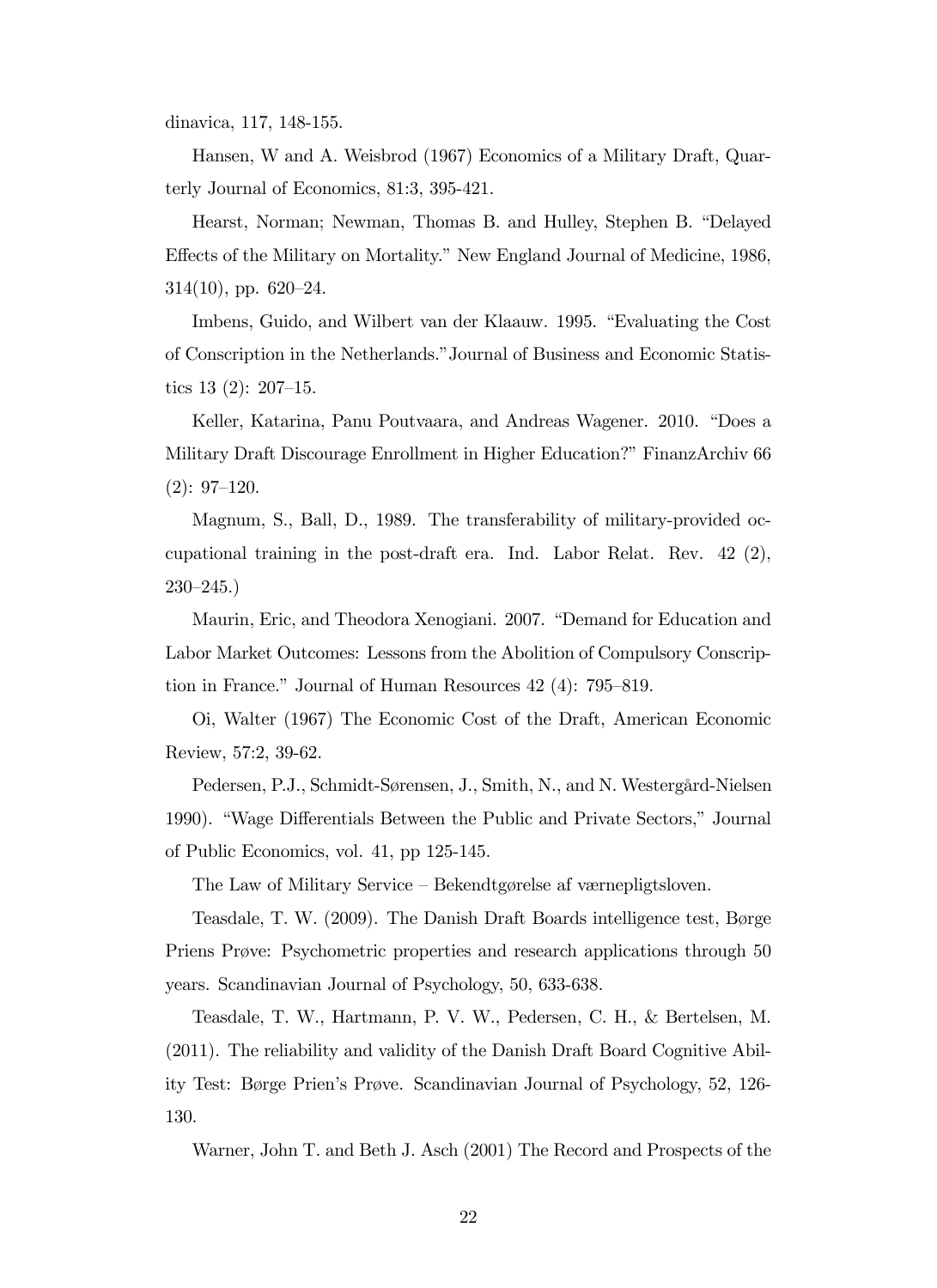All-Volunteer Military in the United States, Journal of Economic Perspectives, 15:2, 169-192.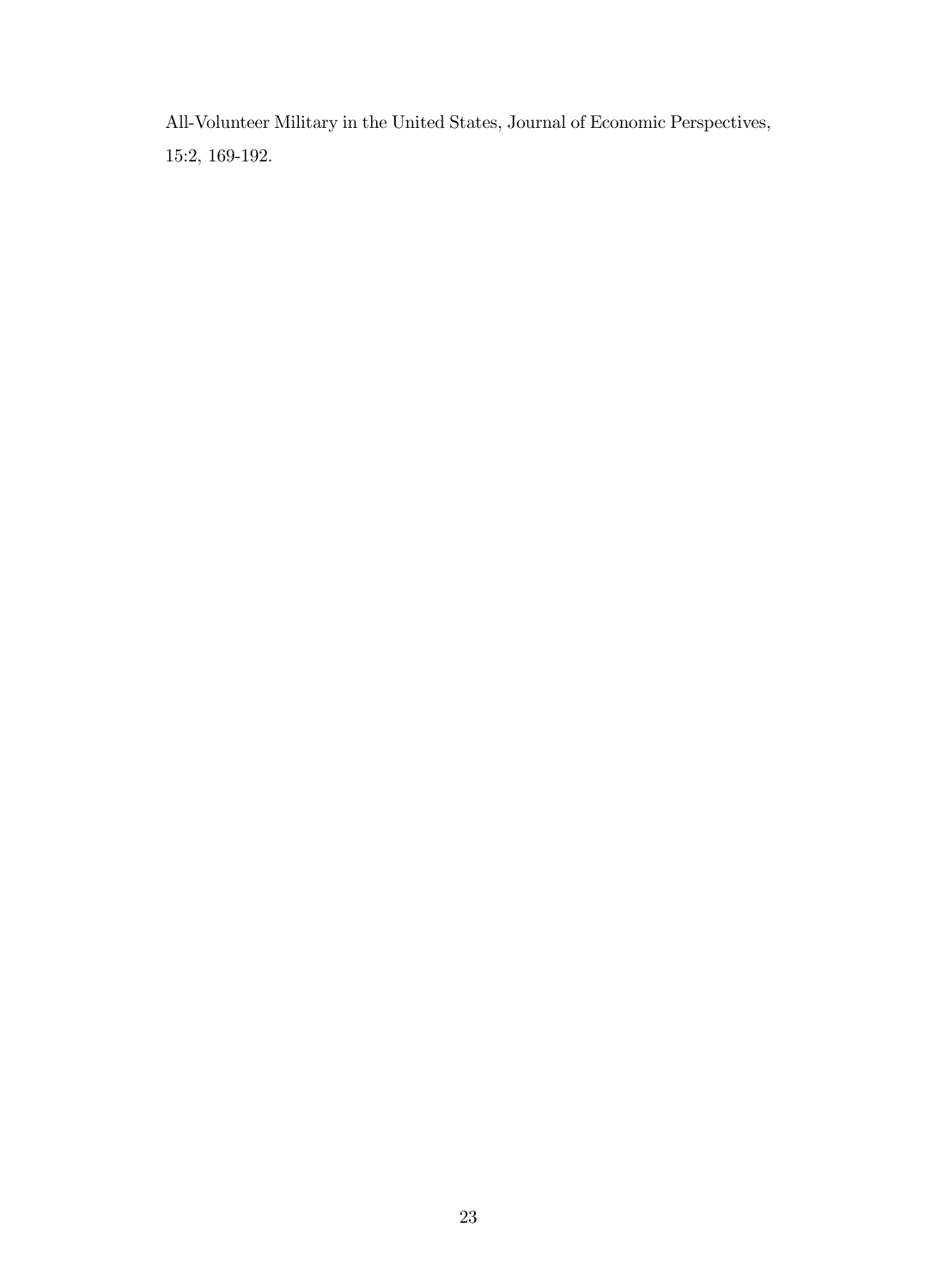# VIII Tables

|                                | Full sample |       |  |  |  |
|--------------------------------|-------------|-------|--|--|--|
|                                | Mean        | Sd    |  |  |  |
| Height                         | 180.376     | 6.591 |  |  |  |
| AFQT. Cognitive test score     | 44.609      | 8.322 |  |  |  |
| Birth year                     | 1979.283    | 2.256 |  |  |  |
| Birth month                    | 6.400       | 3.342 |  |  |  |
| Raised in single-parent family | 0.178       | 0.382 |  |  |  |
| Placed in out-of-home care     | 0.039       | 0.193 |  |  |  |
| Native Dane                    | 0.960       | 0.195 |  |  |  |
| Birth weight                   | 3371        | 653   |  |  |  |
| Household income at age 15     | 134047      | 57582 |  |  |  |
| Mother's years of schooling    | 11.672      | 2.880 |  |  |  |
| Father's years of schooling    | 12.041      | 3.171 |  |  |  |
| Observations                   | 152269      |       |  |  |  |

Table 1: Summary statistics.

Note: Raw cognitive test score on test taken on AFD is correct problems solved out of 78. Height in cm measured on AFD. Birth weight in grams measured by midwife at birth. Raised in single-parent-family is an indicator variable taking the value one if recorded in the population register as living with one parent only on 17th birthday. Placed in out-of-home care is an indicator variable taking the value one if has lived in out-of-home (institutions or foster home) care at any time age 0-17. Household income at 15 is equivalized according to the formula (sum of income in the household plus transfers minus taxes)/(1\*first\_adult+0.7\*second\_adult+0.5 number\_of\_children) and reflated to 2012 prices by the CPI. Mothers and fathers schooling are measured when o§spring is age 15.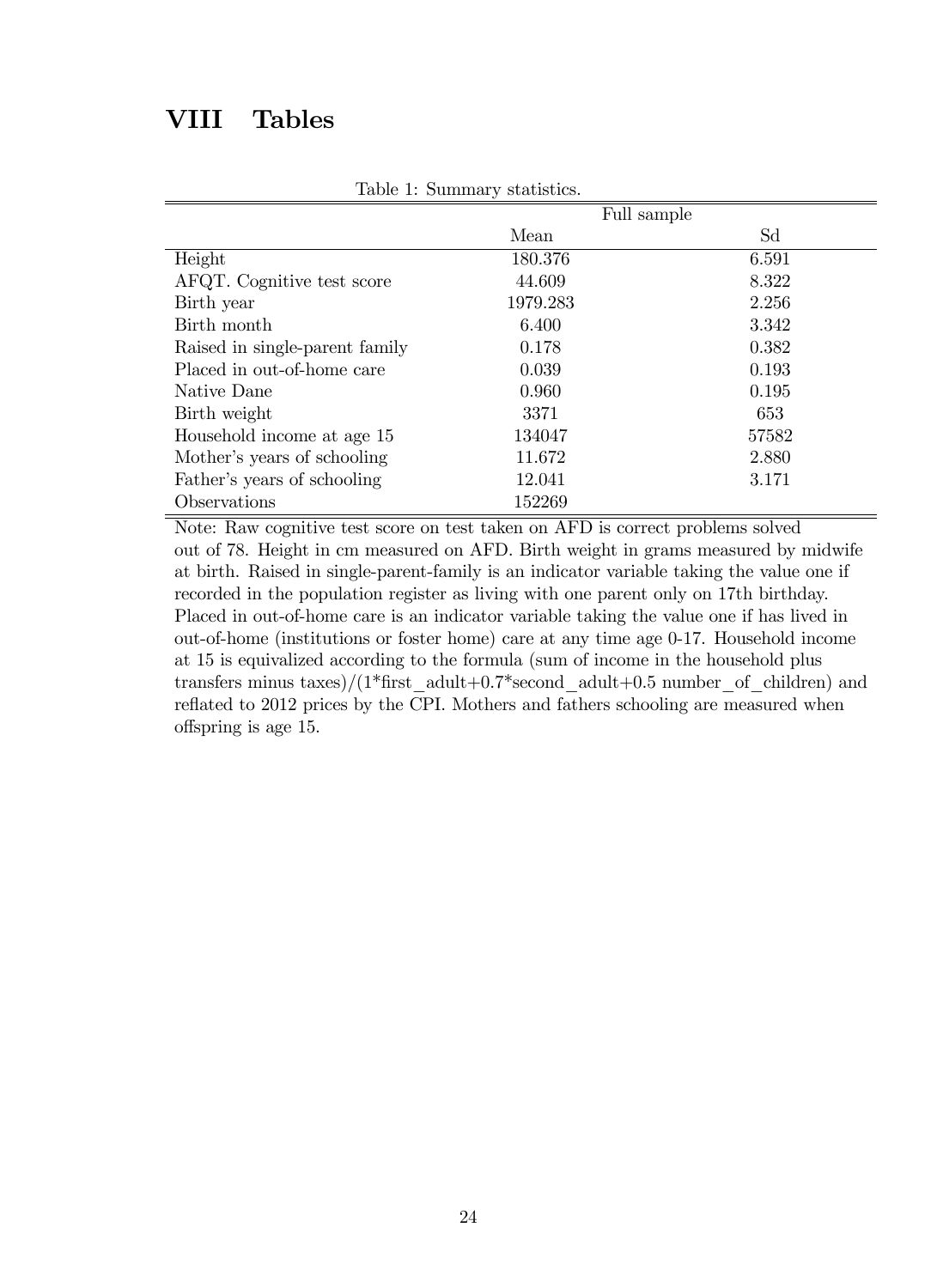| $\left( 1\right)$ | $\left( 2\right)$                              |
|-------------------|------------------------------------------------|
| $-0.00000268$     | $-0.0000125$                                   |
| (0.000178)        | (0.000188)                                     |
|                   |                                                |
|                   | 0.000212                                       |
|                   | (0.000152)                                     |
|                   | 0.000162                                       |
|                   | (0.00886)                                      |
|                   |                                                |
| $-0.00414$        | $-0.00352$                                     |
| (0.00304)         | (0.00312)                                      |
|                   |                                                |
| $-0.00116$        | $-0.000941$                                    |
| (0.00605)         | (0.00627)                                      |
|                   | 0.000000844                                    |
|                   | (0.00000189)                                   |
|                   | 2.89e-08                                       |
|                   | $(2.30e-0.8)$                                  |
|                   | $-0.0000310$                                   |
|                   | (0.0000392)                                    |
|                   | 0.0000234                                      |
|                   | (0.0000351)                                    |
| 152269            | 146033                                         |
| 0.173             | 0.173                                          |
|                   | 0.000233<br>(0.000143)<br>0.00545<br>(0.00603) |

Table 2: Randomization check. Correlations between pre-draft characteristics and draft status.  $\overline{ }$ 

Note: The columns contain coefficients from two different OLS regressions. The dependent variable is an indicator taking the value one if the lottery draw was below the threshold and the individual was drafted. Standard errors in parentheses.  $p < 0.10, \sqrt[3]{p} < 0.05, \sqrt[3]{p} < 0.01$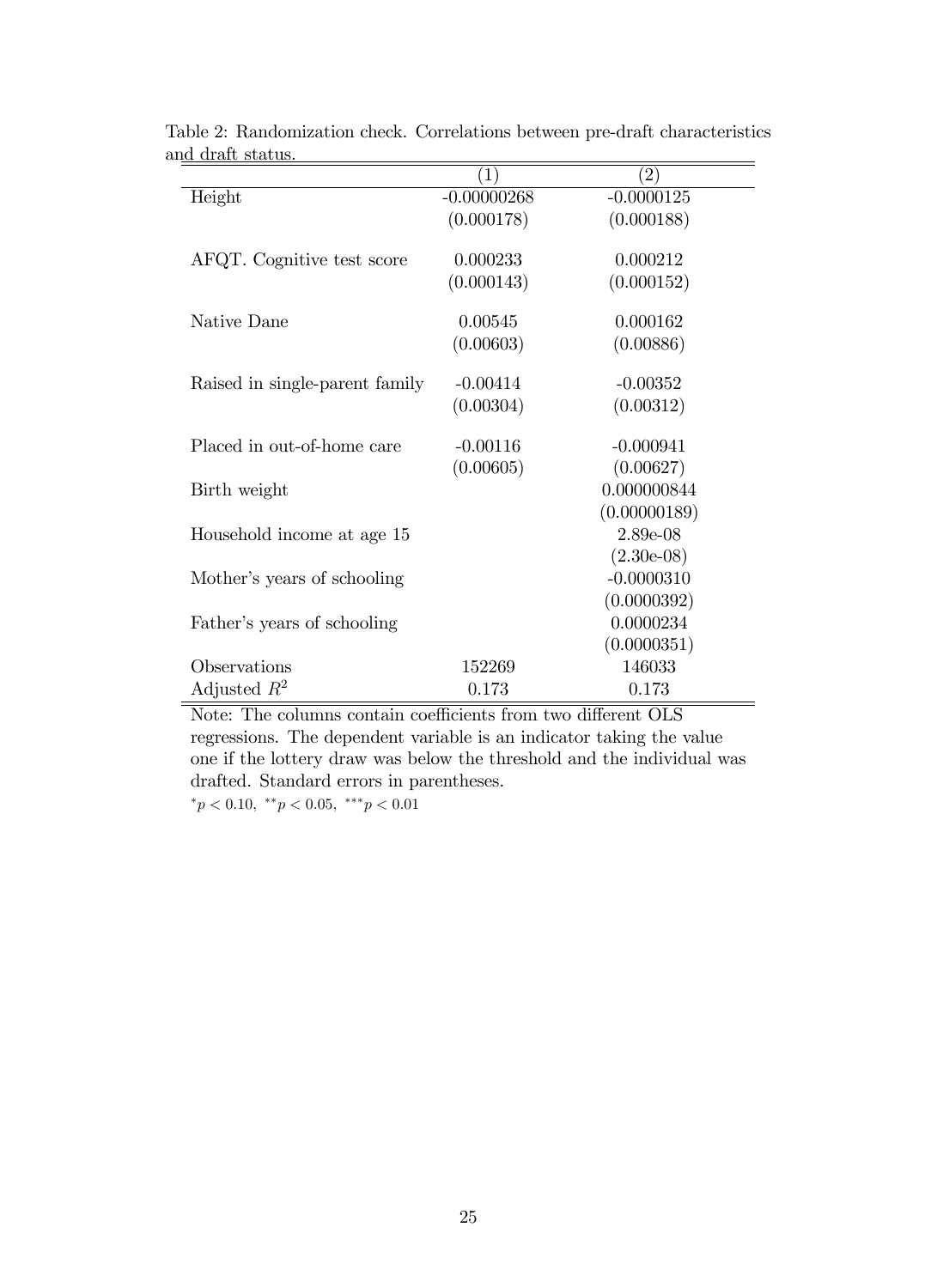| Outcome: Service status=1 | 1)                    | $\left(2\right)$ | $\left(3\right)$ | 4)                       |
|---------------------------|-----------------------|------------------|------------------|--------------------------|
| Draft status $=1$         | $0.5\overline{18***}$ | $0.518***$       | $0.518***$       | $0.51\overline{7^{***}}$ |
|                           | (0.00254)             | (0.00253)        | (0.00253)        | (0.00258)                |
|                           |                       |                  |                  |                          |
| N                         | 1068599               | 1068599          | 1068599          | 1026441                  |
| No. of clusters           | 152269                | 152269           | 152269           | 145663                   |
| adj. $R^2$                | 0.272                 | 0.276            | 0.277            | 0.276                    |
| First stage F-test        | 41693.03              | 41894,60         | 41926,67         | 40104,96                 |
| Basic controls            | YES                   | <b>YES</b>       | YES              | <b>YES</b>               |
| Extended controls I       | NO <sub>1</sub>       | <b>YES</b>       | YES              | YES                      |
| Extended controls II      | N <sub>O</sub>        | NO               | YES              | YES                      |
| Extended controls III     | NO                    | NО               | NO               | YES                      |

Table 3: First stage regressions. The effect of draft status on service status.

Note: Each column contains the coefficient of interest from a different OLS regression. The dependent variable is an indicator taking the value one if the individual served in the military. The explanatory of interest is an indicator taking the value one if the individual is drafted. Columns differ according to the set of other explanatory variables included. Column 1 includes in the regression controls for birth year, birth month, and the timing of the draft lottery. Column 2 also includes cognitive test score and height and their square. Column 3 also includes controls for raised in single-parent family, foster home and being a native Dane. The fullest specification, column 4, also includes birth weight, household income at age 15, mother's years of schooling and fatherís years of schooling. Standard errors in parentheses.  ${}^*p < 0.05, {}^*{}^*p < 0.01, {}^*{}^*p < 0.001$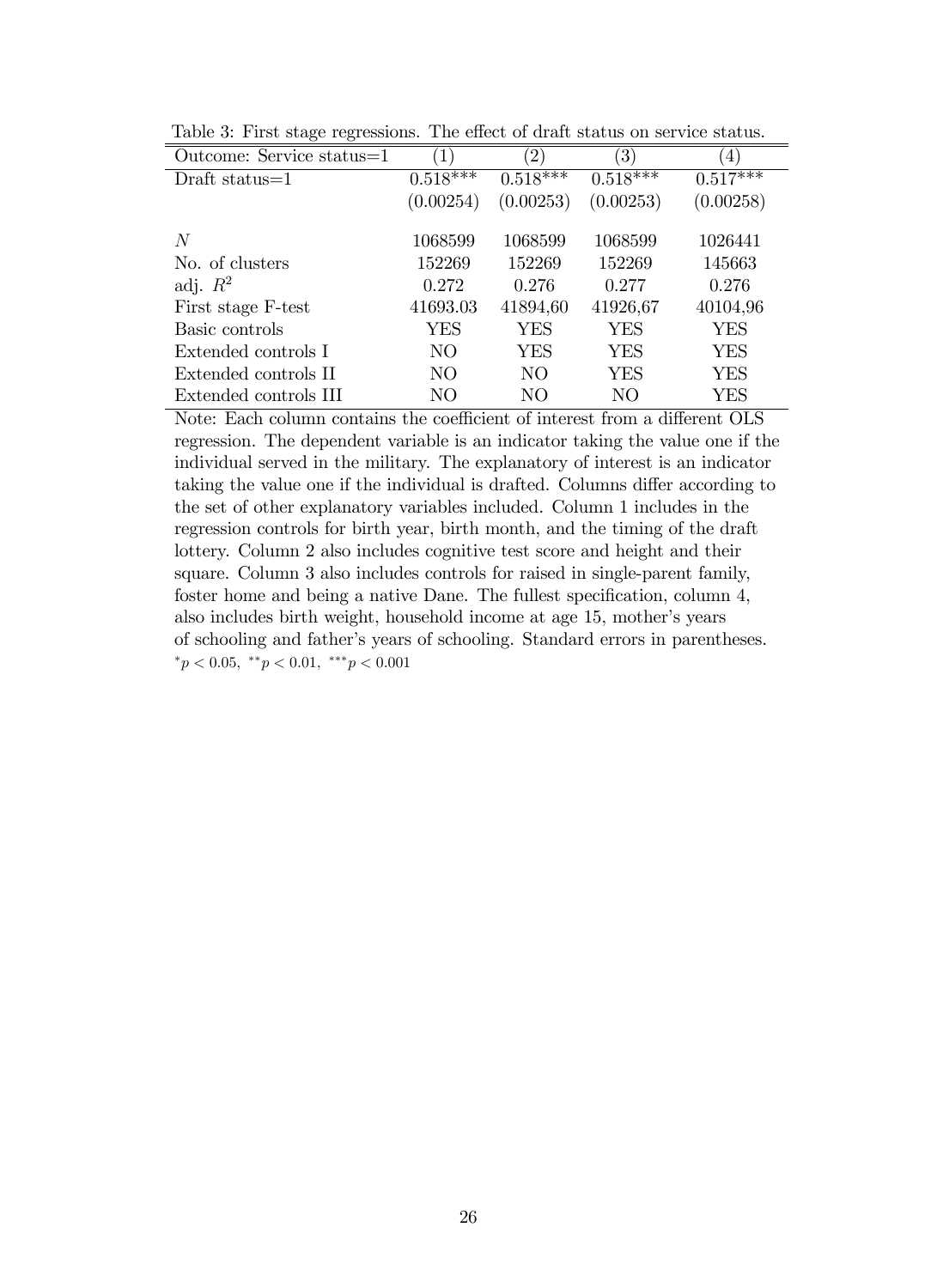| $\circ$<br>Outcome: log earnings |                | $\left 2\right\rangle$ | $\left(3\right)$ | 4            |
|----------------------------------|----------------|------------------------|------------------|--------------|
| Service status=1                 | $-0.0249$ ***  | $-0.0247***$           | $-0.0261***$     | $-0.0289***$ |
|                                  | (0.00808)      | (0.00806)              | (0.00803)        | (0.00813)    |
| N                                | 1068599        | 1068599                | 1068599          | 1026441      |
| No. of clusters                  | 152269         | 152269                 | 152269           | 145663       |
| adj. $R^2$                       | 0.000          | 0.045                  | 0.049            | 0.051        |
| Basic controls                   | YES            | YES                    | <b>YES</b>       | YES          |
| Extended controls I              | N <sub>O</sub> | YES                    | <b>YES</b>       | <b>YES</b>   |
| Extended controls II             | N <sub>O</sub> | NO                     | <b>YES</b>       | <b>YES</b>   |
| Extended controls III            | NО             | NO                     | NO               | YES          |

Table 4: Instrumental variables regressions. The effect of military service on earnings

Note: Each column contains the coefficient of interest from a different IV regression, corresponding to first stages presented in Table 3. The dependent variable is log annual labor earnings during the period 2001-2011 in age range 25-35, reflated to 2012 Danish Kroner. The explanatory of interest is an indicator taking the value one if the individual is served in the military. Standard errors are adjusted for multiple (on average 7) observations per person. Standard errors in parentheses.

 ${}^*p < 0.05, {}^*{}^*p < 0.01, {}^*{}^*p < 0.001$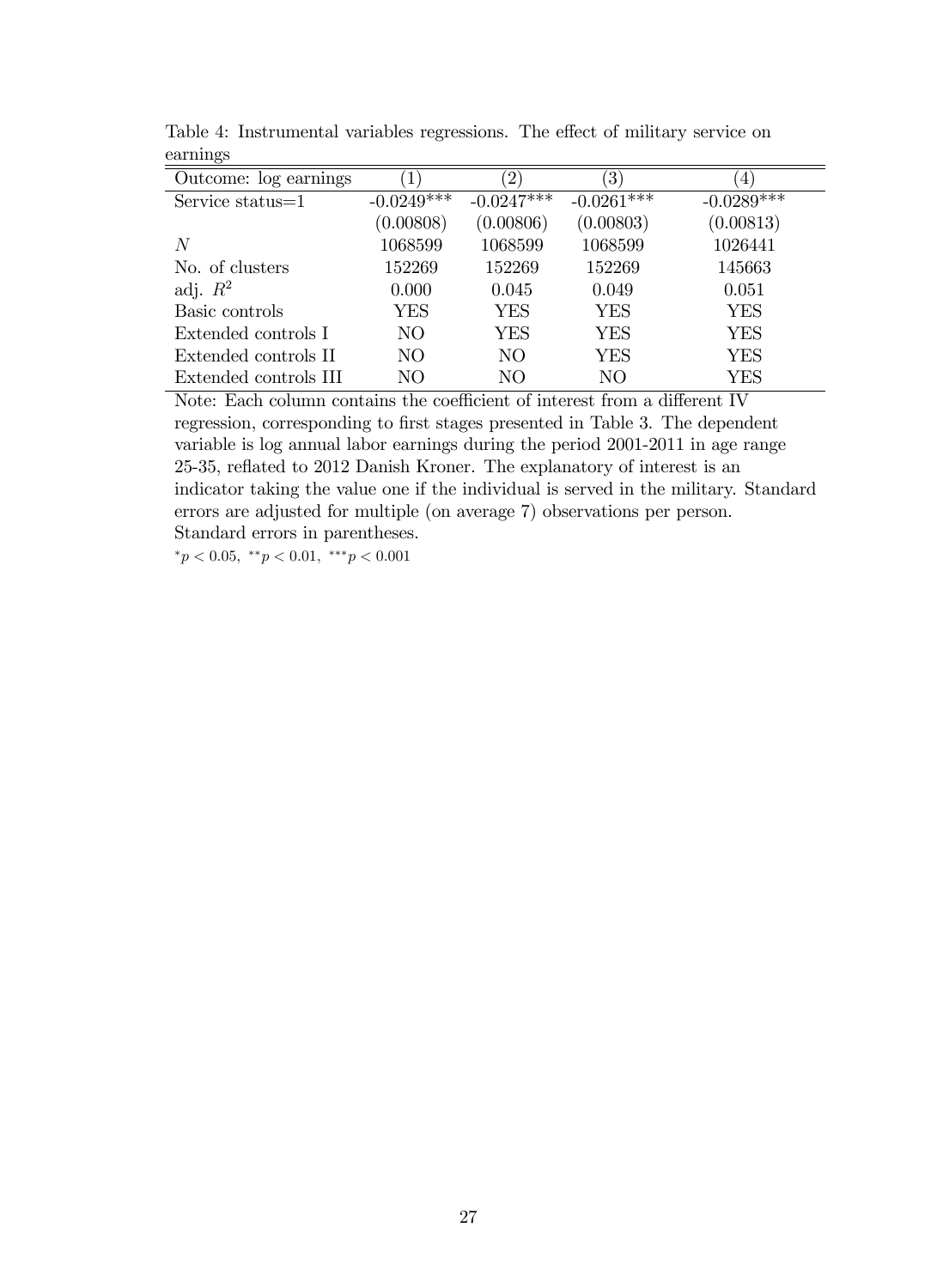|                     | 1st quartile | 2nd quartile | 3rd quartile | Top quartile |
|---------------------|--------------|--------------|--------------|--------------|
| Service status $=1$ | 0.0132       | $-0.0137$    | $-0.0288*$   | $-0.0706***$ |
|                     | (0.0165)     | (0.0157)     | (0.0162)     | (0.0160)     |
| N                   | 291453       | 277032       | 234842       | 265272       |
| No. of clusters     | 41983        | 39371        | 33156        | 37759        |
| adj. $R^2$          | 0.013        | 0.033        | 0.063        | 0.105        |
| First stage F-test  | 10156,14     | 11138,70     | 10018,40     | 10870,11     |

Table 5: Effect of military service on earnings across quartiles of the cognitive ability distribution.

Note: Each of the four columns contains coefficient of interest from a different second stage regression, according to quartiles of the cognitive test score distribution for those who drew a lottery number on AFD. The dependent variable is log annual labor earnings including sickness and leave benefits. The explanatory of interest is an indicator taking the value one if the individual is served in the military. The specification is as in column 2 of tables 3 and 4, namely including controls for birth year, birth month, timing of the AFD lottery, cognitive test score, height and their square. Standard errors are clustered for multiple observations per person. Standard errors in parentheses.

 $*_{\text{p}<0.10,*\text{*p}<0.05,*\text{*p}<0.01}$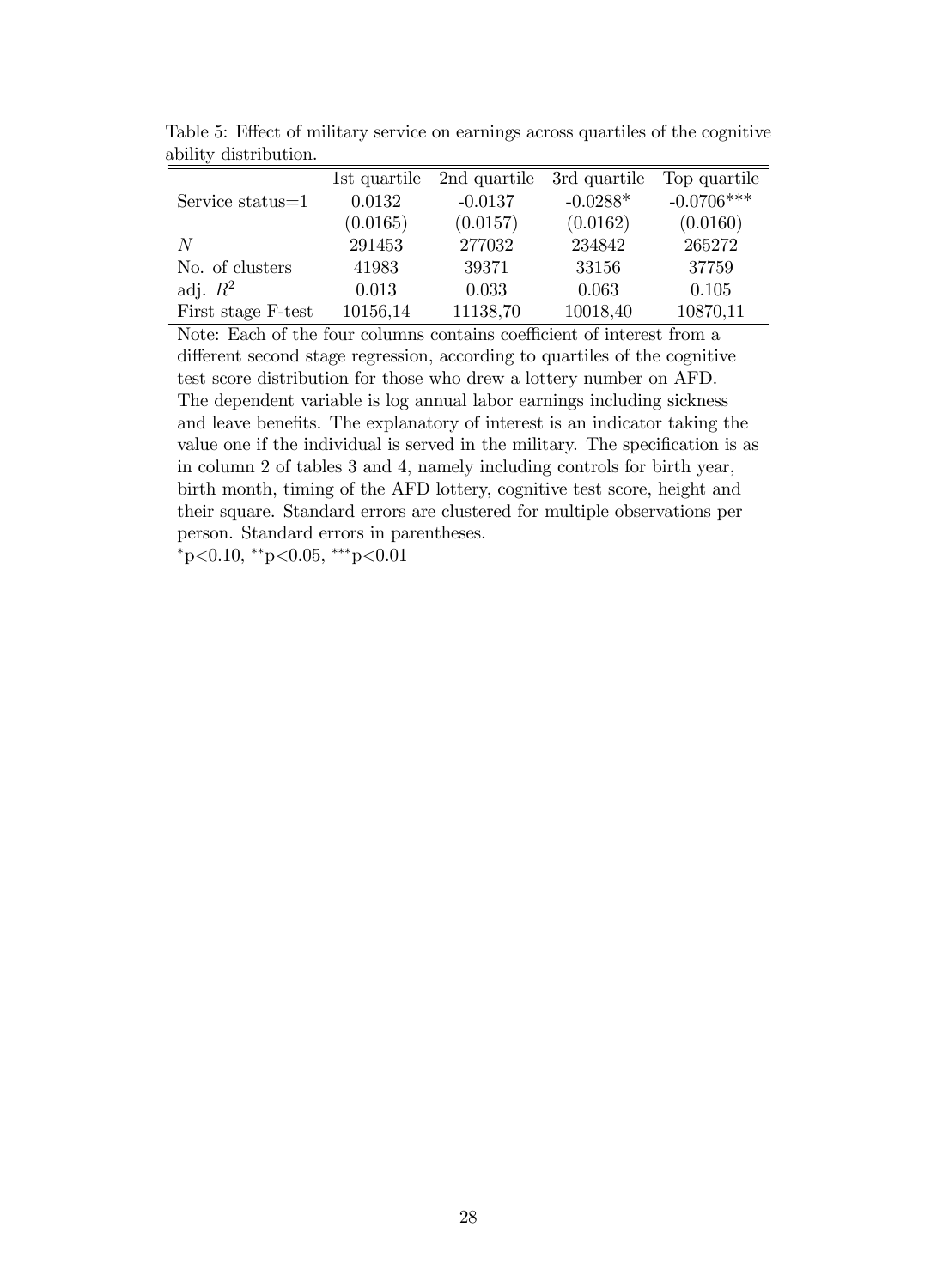|                     | Full sample                            | 1st quartile                           | 2nd quartile | 3rd quartile | Top quartile |  |  |
|---------------------|----------------------------------------|----------------------------------------|--------------|--------------|--------------|--|--|
|                     |                                        | Panel A. Years of schooling at age 25. |              |              |              |  |  |
| Service status=1    | $-0.170***$                            | $-0.128***$                            | $-0.163***$  | $-0.199***$  | $-0.201***$  |  |  |
|                     | (0.0165)                               | (0.0351)                               | (0.0316)     | (0.0326)     | (0.0310)     |  |  |
| N                   | 152269                                 | 41983                                  | 39371        | 33156        | 37759        |  |  |
| adj. $R^2$          | 0.095                                  | 0.035                                  | 0.015        | 0.013        | 0.014        |  |  |
| First stage F-test  | 46007.28                               | 11450.03                               | 12056.26     | 10744.58     | 11923.64     |  |  |
|                     | Panel B. Years of schooling at age 30. |                                        |              |              |              |  |  |
| Service status= $1$ | $-0.0344$                              | $-0.0143$                              | $-0.0423$    | $-0.0242$    | $-0.0802*$   |  |  |
|                     | (0.0219)                               | (0.0407)                               | (0.0418)     | (0.0468)     | (0.0452)     |  |  |
| N                   | 152269                                 | 41983                                  | 39371        | 33156        | 37759        |  |  |
| adj. $R^2$          | 0.162                                  | 0.042                                  | 0.019        | 0.015        | 0.037        |  |  |
| First stage F-test  | 46007.28                               | 11450.03                               | 12056.26     | 10744.58     | 11923.64     |  |  |

Table 6: Effect of military service on years of schooling at ages 25 and 30, across quartiles of the ability distribution.

Note: Each coefficient comes from a different second stage regression. The dependent variable is years of educational attainment by a certain age— $25$  in Panel A and 30 in Panel B. The sample is split into four columns according to quartile of the AFQT distribution. The explanatory of interest is an indicator taking the value one if the individual is served in the military. The specification is as in column 2 of tables  $3$  and  $4$ , namely including controls for birth year, birth month, timing of the AFD lottery, cognitive test score, height, and their square. Standard errors are clustered for multiple observations per person. Standard errors in parentheses.

 $*_{p} < 0.10, *_{p} < 0.05, *_{p} < 0.01$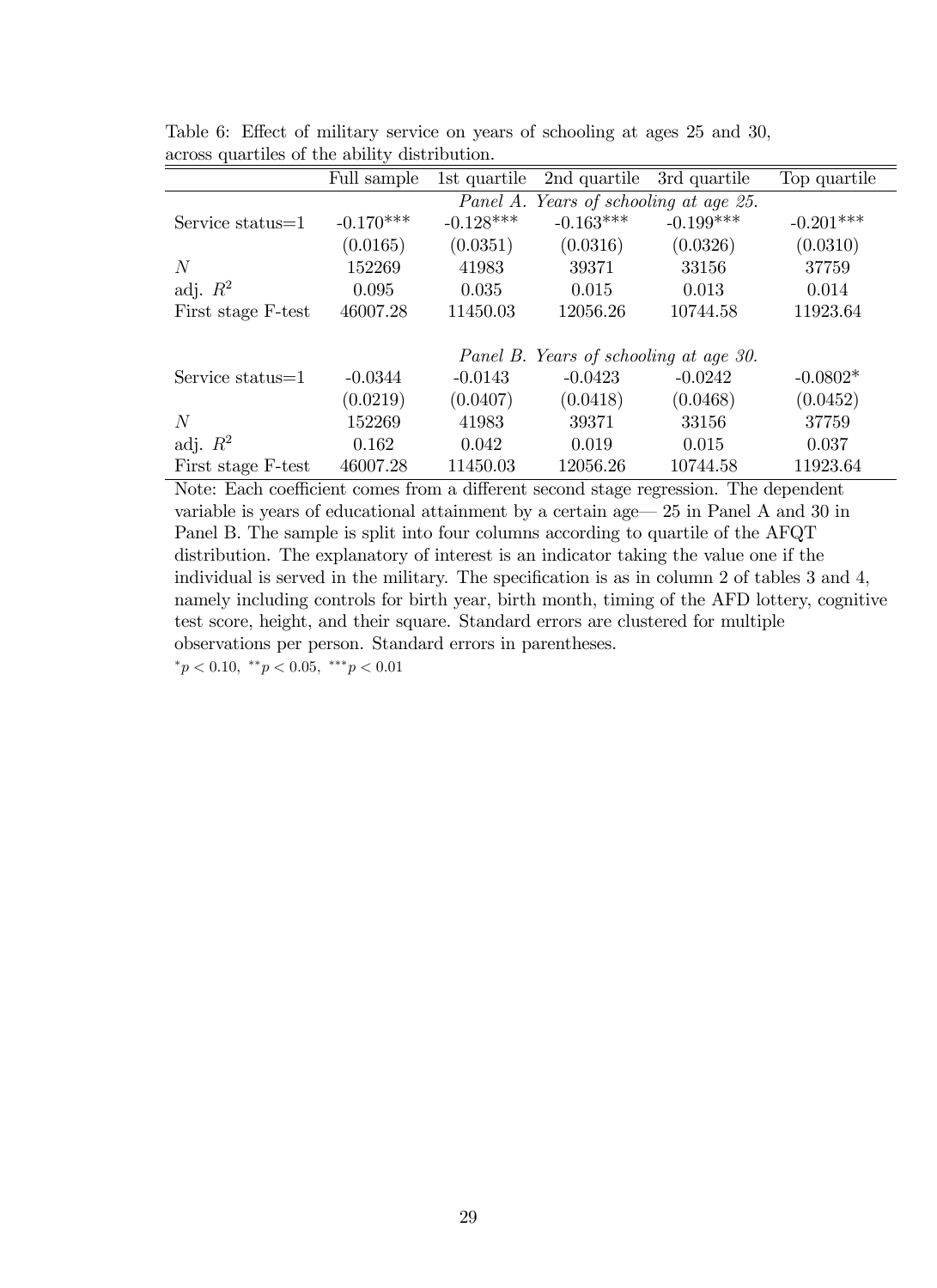| $\smile$            |             |                              |                              |              |              |  |  |  |
|---------------------|-------------|------------------------------|------------------------------|--------------|--------------|--|--|--|
|                     | Full sample | 1st quartile                 | 2nd quartile                 | 3rd quartile | Top quartile |  |  |  |
|                     |             | Panel A. Studying at age 25. |                              |              |              |  |  |  |
| Service status=1    | $0.0250***$ | $0.0121*$                    | $0.0284***$                  | 0.0166       | $0.0393***$  |  |  |  |
|                     | (0.00454)   | (0.00636)                    | (0.00855)                    | (0.0105)     | (0.0106)     |  |  |  |
| N                   | 152269      | 41983                        | 39371                        | 33156        | 37759        |  |  |  |
| adj. $\mathbb{R}^2$ | 0.127       | 0.025                        | 0.035                        | 0.038        | 0.044        |  |  |  |
| First stage F-test  | 46007.28    | 11441.26                     | 12049.77                     | 10743.02     | 11932.29     |  |  |  |
|                     |             |                              |                              |              |              |  |  |  |
|                     |             |                              | Panel B. Studying at age 28. |              |              |  |  |  |
| Military service    | $0.0210***$ | 0.00604                      | $0.0165**$                   | $0.0299***$  | $0.0312***$  |  |  |  |
|                     | (0.00395)   | (0.00556)                    | (0.00728)                    | (0.00903)    | (0.00949)    |  |  |  |
| N                   | 152269      | 41983                        | 39371                        | 33156        | 37759        |  |  |  |
| adj. $\mathbb{R}^2$ | 0.049       | 0.016                        | 0.013                        | 0.011        | 0.015        |  |  |  |
| $A-P-F-test (1)$    | 46007.28    | 11441.26                     | 12049.77                     | 10743.02     | 11932.29     |  |  |  |
|                     |             |                              |                              |              |              |  |  |  |
|                     |             |                              | Panel C. Studying at age 30. |              |              |  |  |  |
| Military service    | $0.0110***$ | 0.00660                      | 0.00719                      | 0.00646      | $0.0232***$  |  |  |  |
|                     | (0.00324)   | (0.00473)                    | (0.00599)                    | (0.00719)    | (0.00780)    |  |  |  |
| N                   | 152269      | 41983                        | 39371                        | 33156        | 37759        |  |  |  |
| adj. $\mathbb{R}^2$ | 0.022       | 0.008                        | 0.007                        | 0.004        | 0.008        |  |  |  |
| First stage F-test  | 46007.28    | 11441.26                     | 12049.77                     | 10743.02     | 11932.29     |  |  |  |

Table 7: Effect of military service on the probability of being under study at various ages. Results by quartiles of the ability distribution.

Note: Each cell represents the coefficient of interest from the second stage of a separate instrumental variables two stage least squares regressions. First and second stage specifications are identical to those of Table 6, but the outcome here is an indicator variable taking the value one for enrolment in education at the age shown in the column header, and zero otherwise. Standard errors in parentheses.

 $*_{\text{p}<0.10,*\text{*p}<0.05,*\text{*p}<0.01}$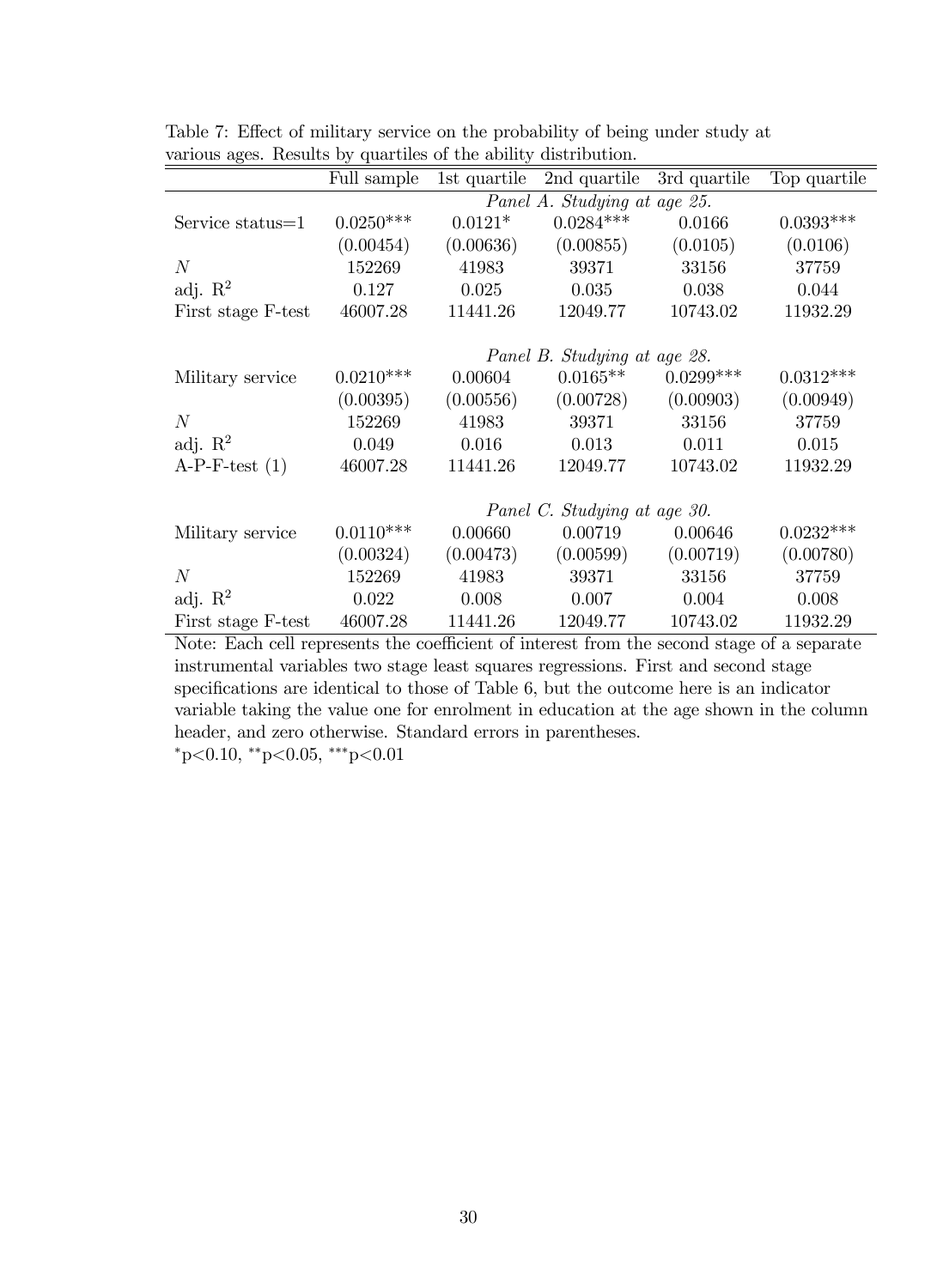|                  | 1st quartile | 2nd quartile | 3rd quartile | Top quartile |
|------------------|--------------|--------------|--------------|--------------|
| Service status=1 | $-0.00222$   | $-0.0180$    | $-0.0251*$   | $-0.0709***$ |
|                  | (0.0121)     | (0.0120)     | (0.0132)     | (0.0134)     |
| $\overline{N}$   | 280673       | 267042       | 226050       | 253769       |
| adj. $R^2$       | 0.022        | 0.048        | 0.083        | 0.129        |

Table 8: Effect of military service on earnings across quartiles of the ability distribution. Income measure excluding taxable benefits.

Note: Each cell represents the coefficient of interest from the second stage of a separate instrumental variables two stage least squares regressions. Specification is the same as for Table 5, except here the earnings measure excludes sickness and leave benefits. Standard errors in parentheses.  $*p<0.10$ ,  $*p<0.05$ ,  $**p<0.01$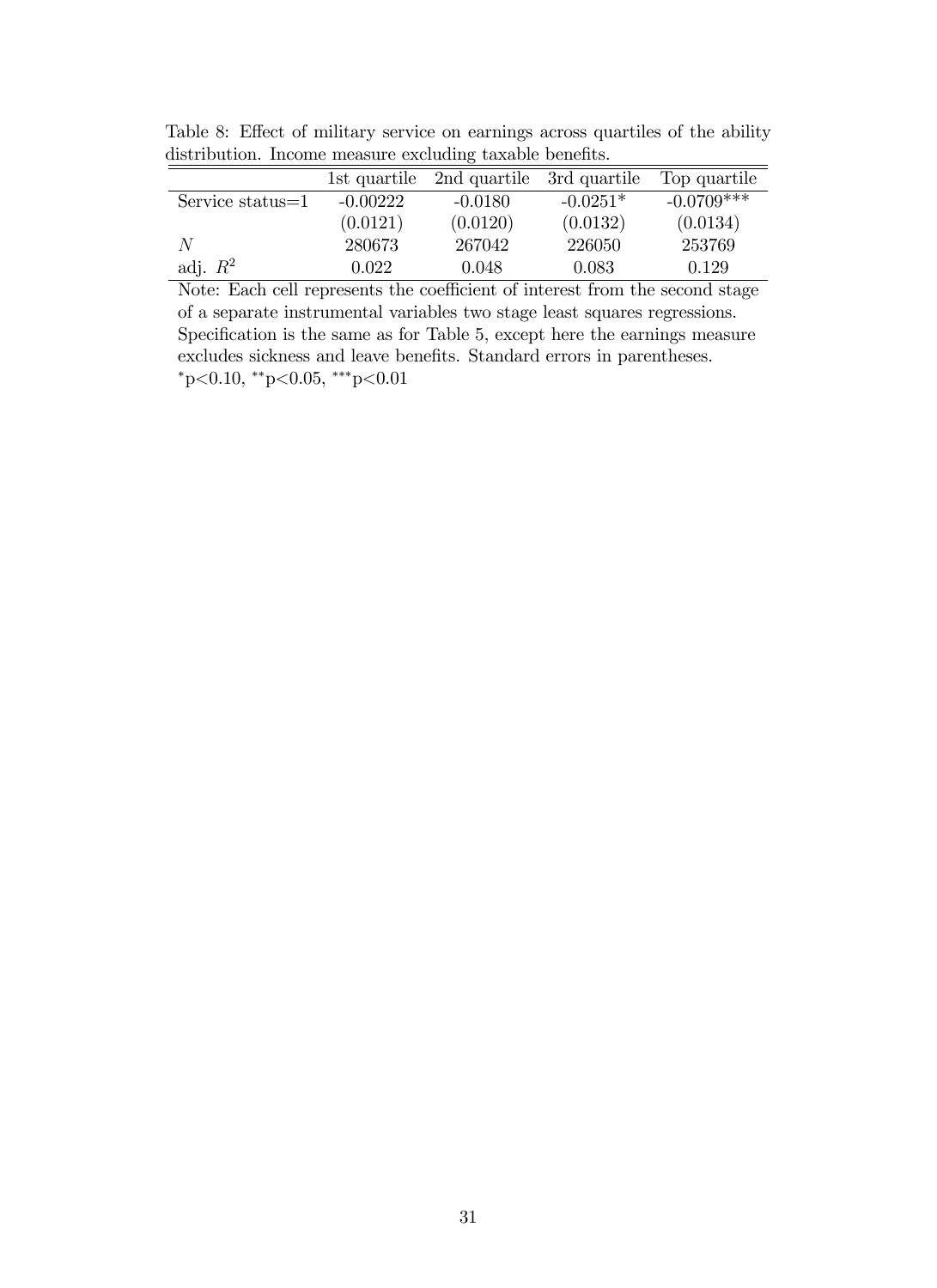|                  | Full sample    | 1st quartile | 2nd quartile              | 3rd quartile                    | Top quartile |  |  |
|------------------|----------------|--------------|---------------------------|---------------------------------|--------------|--|--|
|                  |                |              | Panel A. Unemployment.    |                                 |              |  |  |
| Service status=1 | $-0.00408$ *** | $-0.00698**$ | $-0.00218$                | $-0.00241$                      | $-0.00425*$  |  |  |
|                  | (0.00135)      | (0.00314)    | (0.00263)                 | (0.00265)                       | (0.00226)    |  |  |
| N                | 152269         | 41983        | 39371                     | 33156                           | 37759        |  |  |
|                  |                |              |                           |                                 |              |  |  |
|                  |                |              | Panel B. Bank holdings.   |                                 |              |  |  |
| Service status=1 | 4244.7*        | $7193.9*$    | $-1628.8$                 | 1999.7                          | 8880.3**     |  |  |
|                  | (2169.8)       | (4294.3)     | (4365.0)                  | (4529.7)                        | (4167.7)     |  |  |
| $\boldsymbol{N}$ | 152269         | 41983        | 39371                     | 33156                           | 37759        |  |  |
|                  |                |              |                           |                                 |              |  |  |
|                  |                |              | Panel C. Crime.           |                                 |              |  |  |
| Service status=1 | 0.000559       | 0.000774     | $-0.00415$                | 0.00451                         | 0.00322      |  |  |
|                  | (0.00214)      | (0.00536)    | (0.00426)                 | (0.00387)                       | (0.00302)    |  |  |
| N                | 152269         | 41983        | 39371                     | 33156                           | 37759        |  |  |
|                  |                |              |                           |                                 |              |  |  |
|                  |                |              | Panel D. Hospitalization. |                                 |              |  |  |
| Service status=1 | 0.00422        | 0.00178      | $0.0192**$                | $-0.00814$                      | 0.00229      |  |  |
|                  | (0.00465)      | (0.00853)    | (0.00893)                 | (0.00993)                       | (0.00983)    |  |  |
| N                | 152269         | 41983        | 39371                     | 33156                           | 37759        |  |  |
|                  |                |              |                           |                                 |              |  |  |
|                  |                |              | Panel E. Medicine.        |                                 |              |  |  |
| Service status=1 | $-0.000925$    | 0.00784      | $-0.00815$                | $-0.000678$                     | $-0.00224$   |  |  |
|                  | (0.00362)      | (0.00815)    | (0.00713)                 | (0.00711)                       | (0.00628)    |  |  |
| N                | 152269         | 41983        | 39371                     | 33156                           | 37759        |  |  |
|                  |                |              |                           |                                 |              |  |  |
|                  |                |              |                           | Panel F. Psychiatric diagnosis. |              |  |  |
| Service status=1 | $-0.00211$     | $-0.000700$  | $-0.00320$                | $-0.00305$                      | $-0.000557$  |  |  |
|                  | (0.00210)      | (0.00499)    | (0.00406)                 | (0.00395)                       | (0.00352)    |  |  |
| $\overline{N}$   | 152269         | 41983        | 39371                     | 33156                           | 37759        |  |  |
|                  |                |              |                           |                                 |              |  |  |
|                  |                |              | Panel G. Addiction.       |                                 |              |  |  |
| Service status=1 | $-0.00181*$    | $-0.00147$   | $-0.00354*$               | $-0.000742$                     | $-0.000856$  |  |  |
|                  | (0.00104)      | (0.00284)    | (0.00203)                 | (0.00177)                       | (0.00118)    |  |  |
| N                | 152269         | 41983        | 39371                     | 33156                           | 37759        |  |  |

Table 9: Effect of military service on various outcomes.

Note: Each cell contains coefficient of interest from separate second stage regressions. The explanatory variable of interest is always military service. Specification is always as in Table 4, namely including controls for birth year, birth month, timing of the lottery, cognitive test scores, height, and their square. The first column is for the whole sample, columns 2 through 5 are for quartiles of the ability distribution. Each panel corresponds to a different dependent variable. Panel A has proportion of the year in unemployment at age 26. Panel B has bank balance at December 31 of the year turning 26 in Danish kroner reflated to 2012 prices by the CPI. Panel C has an indicator variable taking the value one if convicted for non-vehicle related crime age 26-35. Panel D has an indicator variable taking the value one if admitted to hospital, including as a day patient, age 26- 35. Panel E has an indicator variable taking the value one if prescribed psychotropic medicine is purchased from a high street pharmacy, age 26-35. Panel F has an indicator variable taking the value one if discharged form a hospital with a psychiatric diagnosis, age  $26-35$ . Panel G has an indicator  $32$ ariable taking the value one if treated for substance abuse, age 26-35. Standard errors in parentheses. \*p<0.10, \*\*p<0.05, \*\*\*p<0.01.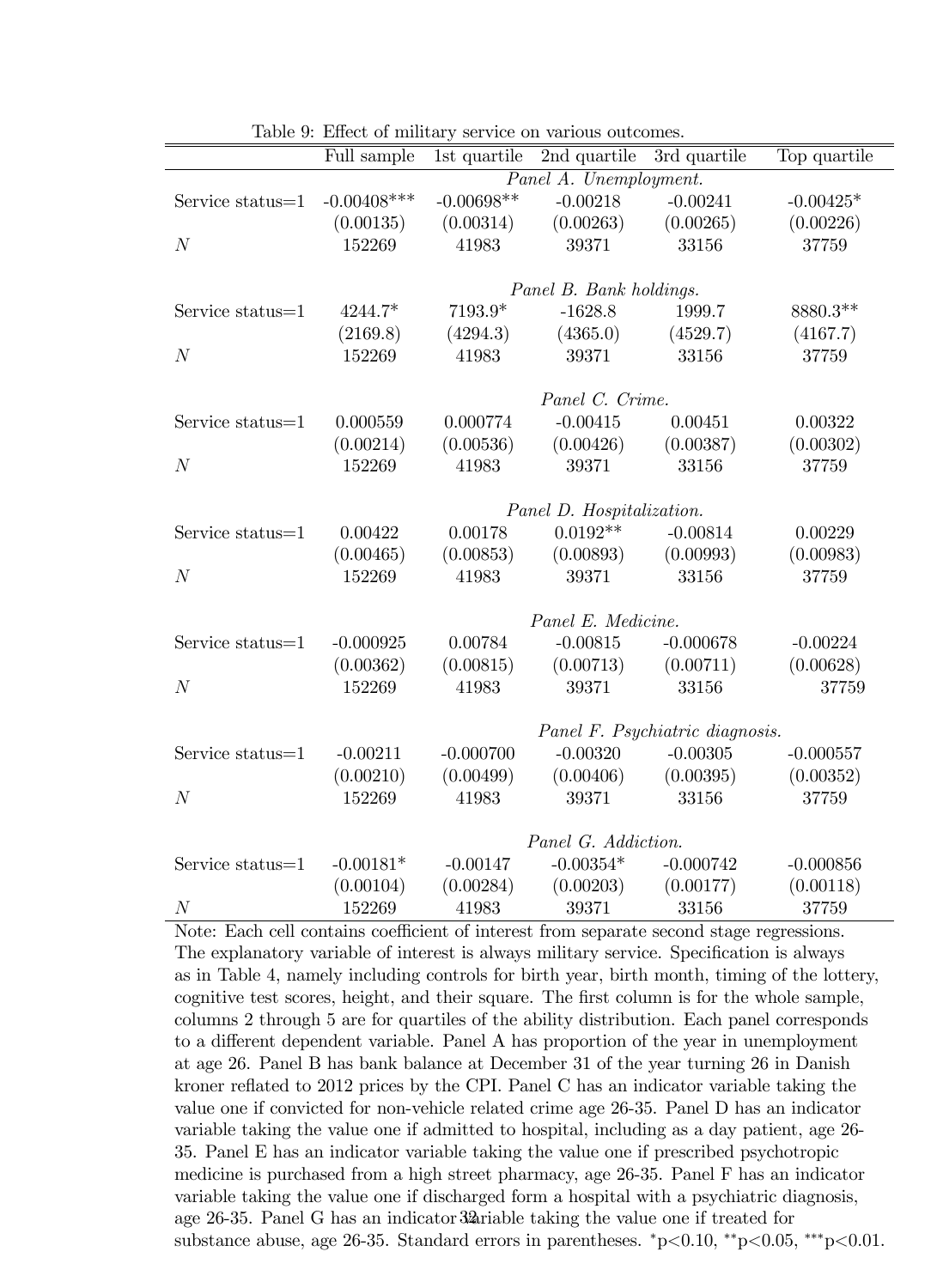Table 10: Effect of military service on earnings in various subgroups.

|                  |          | Immigrants Out-of-home care family Single-parent family |           |
|------------------|----------|---------------------------------------------------------|-----------|
| Service status=1 | 0.0284   | 0.0763                                                  | $-0.0228$ |
|                  | (0.0439) | (0.0587)                                                | (0.0212)  |
|                  | 37577    | 38427                                                   | 184685    |
| adj. $R^2$       | 0.042    | 0.019                                                   | 0.037     |

Note: Each column contains the coefficient of interest from a second stage regression on different potentially vulnerable samples. The dependent variable is log annual earnings. The explanatory of interest is an indicator taking the value one if the individual served in the military. The specification is as in column 2 of tables 3 and 4, namely controls for birth year, birth month, timing of the ADF lottery, cognitive test score, height, and their square. Standard errors in parentheses.

 $*_{p<0.10, *_{p<0.05, **_{p<0.01.}}$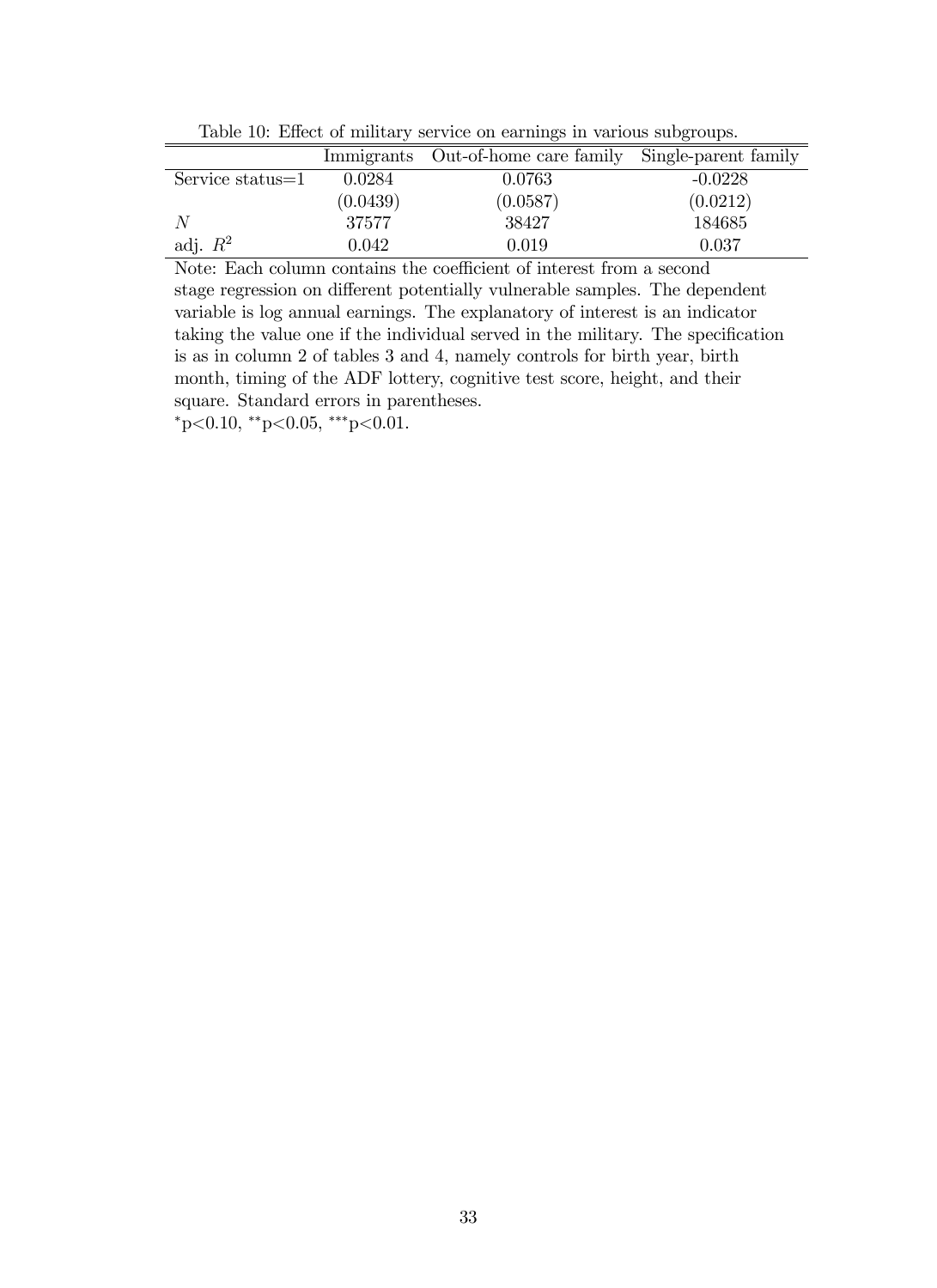

Note: solid line represents coefficients from separate second stage regressions. The dependent variable is log annual labor earnings<br>oluring the period 2001-2011 in age range 25-35, reflated to 2012 Danish Kroner. The expl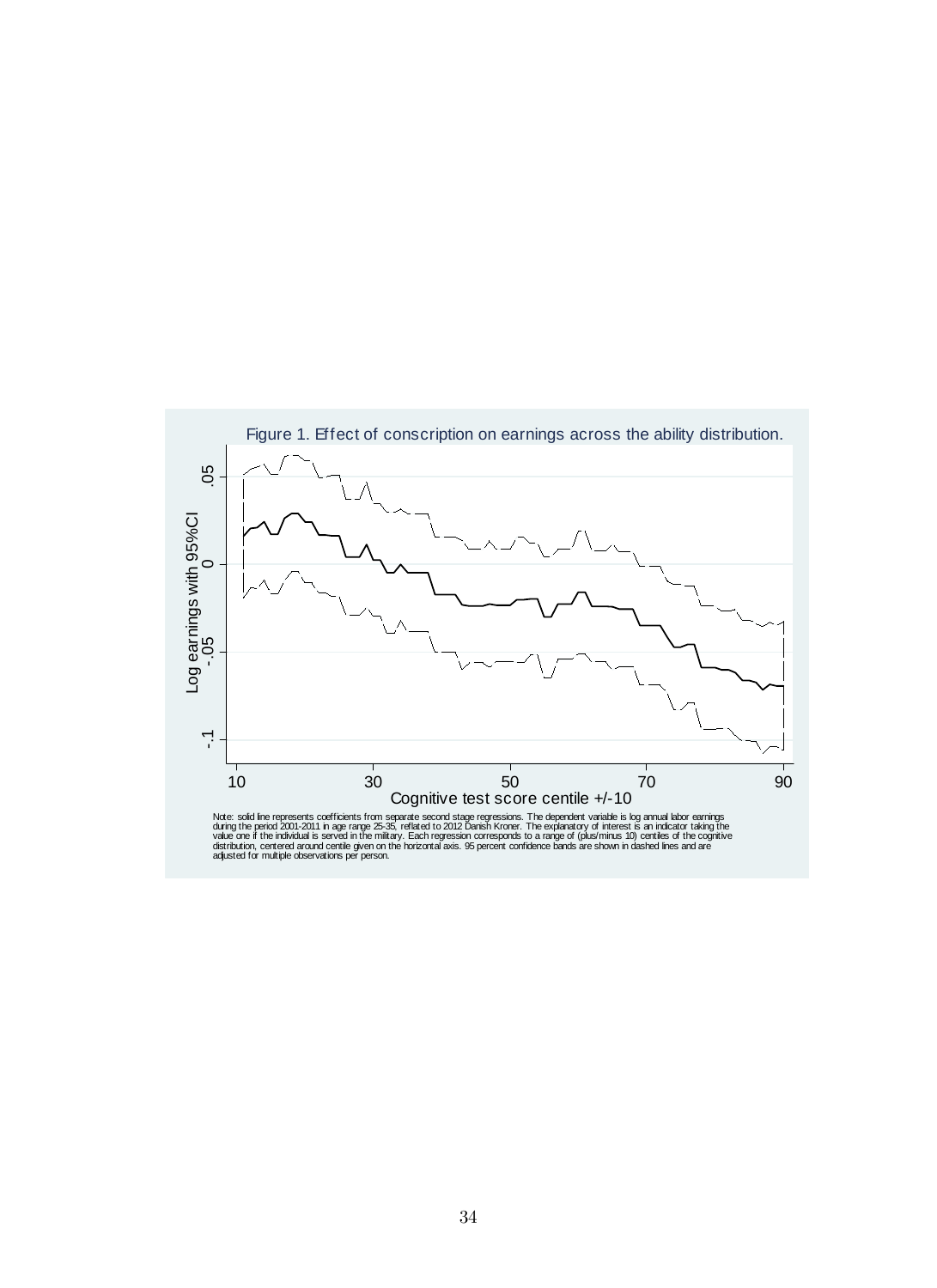|                  |                             | 1st quartile 2nd quartile 3rd quartile |                             | Top quartile |  |  |
|------------------|-----------------------------|----------------------------------------|-----------------------------|--------------|--|--|
|                  |                             |                                        | Panel A. Parental income    |              |  |  |
| Service status=1 | 0.0172                      | $-0.0379**$                            | $-0.0105$                   | $-0.0696***$ |  |  |
|                  | (0.0167)                    | (0.0159)                               | (0.0154)                    | (0.0164)     |  |  |
| $\cal N$         | 272079                      | 278709                                 | 266739                      | 249045       |  |  |
| adj. $R^2$       | 0.030                       | 0.038                                  | 0.055                       | 0.082        |  |  |
|                  |                             |                                        |                             |              |  |  |
|                  |                             |                                        | Panel B. Father's education |              |  |  |
| Service status=1 | 0.00341                     | $-0.0222$                              | $-0.0160$                   | $-0.0617***$ |  |  |
|                  | (0.0164)                    | (0.0148)                               | (0.0165)                    | (0.0166)     |  |  |
| N                | 279451                      | 301072                                 | 226083                      | 259966       |  |  |
| adj. $R^2$       | 0.026                       | 0.045                                  | 0.033                       | 0.100        |  |  |
|                  |                             |                                        |                             |              |  |  |
|                  | Panel C. Mother's education |                                        |                             |              |  |  |
| Service status=1 | $-0.000529$                 | $-0.0180$                              | $-0.0180$                   | $-0.0692***$ |  |  |
|                  | (0.0164)                    | (0.0151)                               | (0.0151)                    | (0.0170)     |  |  |
| N                | 273937                      | 262599                                 | 275408                      | 254628       |  |  |
| adj. $R^2$       | 0.025                       | 0.038                                  | 0.051                       | 0.090        |  |  |
|                  |                             |                                        |                             |              |  |  |
|                  |                             |                                        | Panel D. Birth weight       |              |  |  |
| Service status=1 | $-0.0141$                   | $-0.00447$                             | $-0.0505***$                | $-0.0346**$  |  |  |
|                  | (0.0133)                    | (0.0219)                               | (0.0159)                    | (0.0176)     |  |  |
| N                | 378960                      | 143105                                 | 276368                      | 230500       |  |  |
| adj. $R^2$       | 0.047                       | 0.039                                  | 0.050                       | 0.049        |  |  |
|                  |                             |                                        |                             |              |  |  |
|                  |                             |                                        | Panel E. Height             |              |  |  |
| Service status=1 | $-0.0213$                   | $-0.00919$                             | $-0.0212$                   | $-0.0528***$ |  |  |
|                  | (0.0151)                    | (0.0163)                               | (0.0154)                    | (0.0180)     |  |  |
| N                | 295206                      | 253177                                 | 292512                      | 227704       |  |  |
| adj. $R^2$       | 0.037                       | 0.047                                  | 0.051                       | 0.056        |  |  |

Table A1. Effects across quartiles of the distribution of background characteristics.

ċ

Note: Each cell contains coefficient of interest from separate second stage regressions. The explanatory variable of interest is always military service. Specification is always as in Table 5, namely including controls for birth year, birth month, timing of the lottery, cognitive test scores, height, and their square.

Each panel corresponds to a different background characteristic. Panel A show estimates across quartiles of parental income at age 15. Panel B and C show results across quartiles of parental education. Panel D and E show results across quartiles of birth weight and height at AFD. Standard errors in parentheses.  $*_{p<0.10,*_{p<0.05,*_{*p<0.01}}$ .